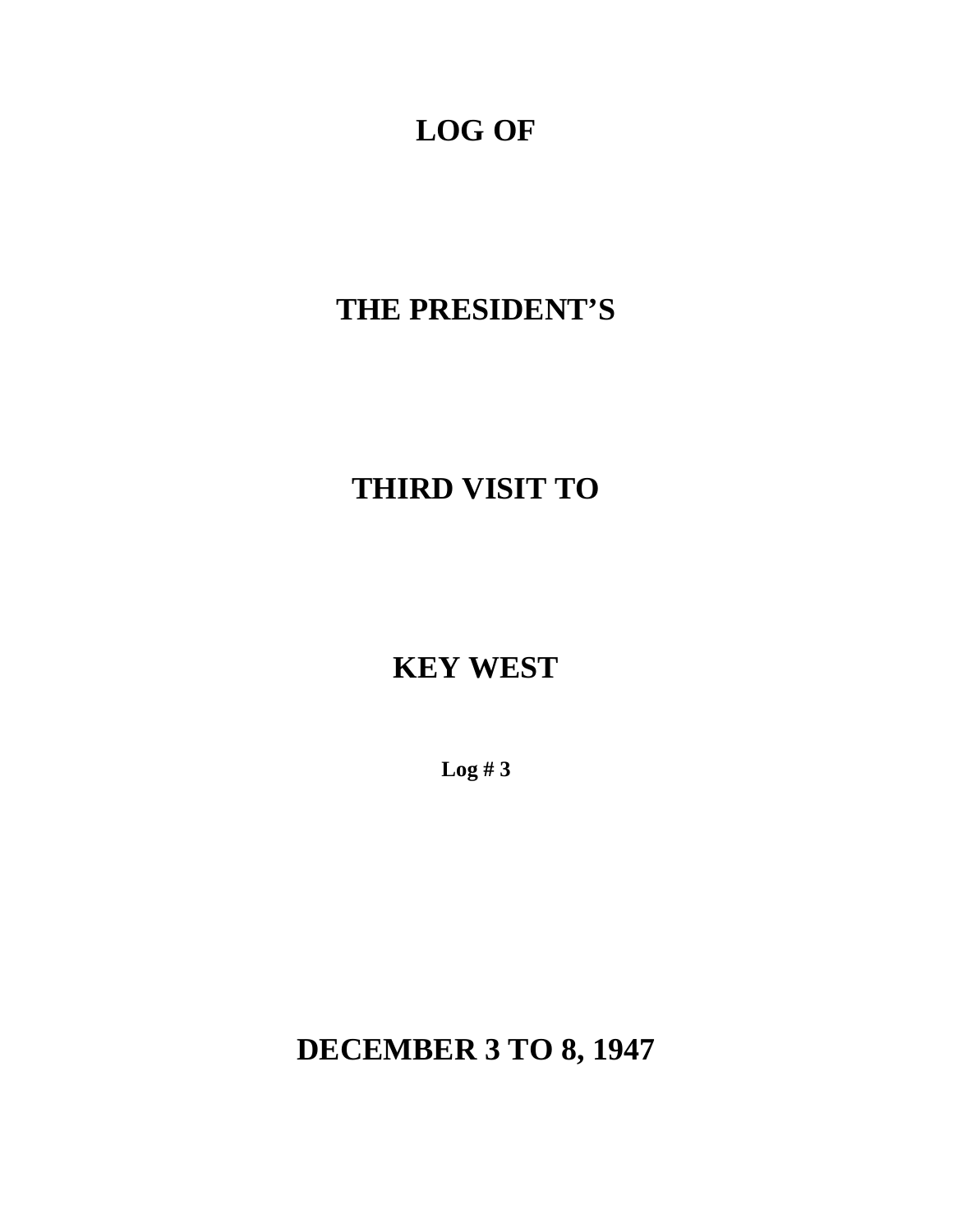#### **ROSTER OF THE PRESIDENT'S PARTY**

### **THE PRESIDENT**

Fleet Admiral William D. Leahy, U.S.N. Honorable J. Caskie Collet Honorable John R. Steelman Honorable Matthew J. Connelly Honorable Charles G. Ross Honorable Clark M. Clifford Honorable Stanley M. Woodward Major General Harry H. Vaughan, U.S.A. Rear Admiral James H. Foskett, U.S.N. Brigadier General Wallace H. Graham, U.S.A.F.

#### **Staff**

Commander Bruce Forsyth, U.S.P.H.S. White House Dental Officer Lieut-Cmdr. William M. Rigdon, U.S.N., Assistant to the Naval Aide Lieut. Hoye D. Moore, (SC), U.S.N., Presidential Mess Officer, U.S.S. WILLIAMSBURG Mr. Dewey E. Long, White House Transportation Office Mr. Russel J. McMullin, White House Transportation Office Major George J. McNally, Signal Corps, U.S.A., White House Signal Officer Mr. Jack Romagna, Official Stenographer to the President Chief Pharmacist's Mate Preston C. Taylor, U.S.N. Chief Steward Arthur S. Prettyman, U.S.N. Chief Steward Jorge Santiago, U.S.N. Chief Steward Irineo Esperancilla, U.S.N. Chief Steward Vicente Manuel, U.S.N. Chief Steward Gregorio Riolo, U.S.N. Chief Cook Jose Palomaria, U.S.N. Cook, first class, Domingo Olembario, U.S.N. Cook, first class, Simeon Pollosco, U.S.N. Photographer's Mate, first class, Donald W. MacAfee, U.S.N. Steward's Mate, first class, Juanito Malapit, U.S.N.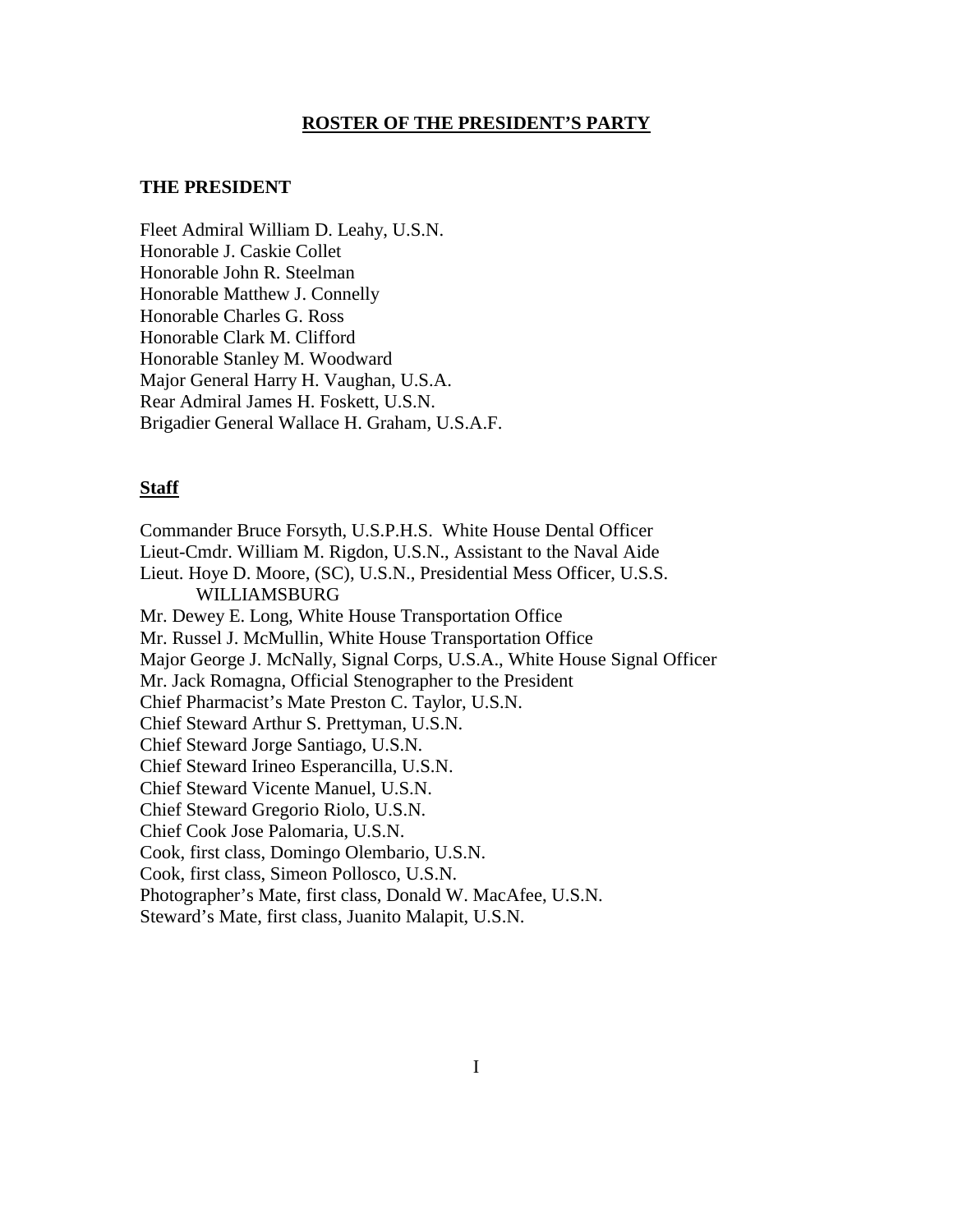### **LOG OF THE PRESIDENT'S THIRD VISIT TO KEY WEST**

#### **DECEMBER 3 – 8, 1947**

#### **Wednesday, 3 December**

The President departed from the Air Transport Command Terminal, Washington National Airport, by air at 8:14 a.m., for a brief vacation at Key West, Florida. He was accompanied by Fleet Admiral William D. Leahy, U.S.N., his Chief of Staff; Honorable J. Caskie Collet, Judge of the  $8<sup>th</sup>$  District, United States Circuit Court of Appeals; Honorable John R. Steelman, Special Assistant to the President; Honorable Matthew J. Connelly, Secretary to the President; Honorable Charles G. Ross, Secretary to the President; Honorable Clark M. Clifford, Special Counsel to the President; Honorable Stanley Woodward, Chief of Protocol, State Department; Major General Harry H. Vaughan, U.S.A., Military Aide to the President; Rear Admiral James H. Foskett, U.S.N., Naval Aide to the President; and Brigadier General Wallace H. Graham, U.S.A.F., Personal Physician to the President, all members of his official party. The Honorable William D. Hassett, Secretary to the President, had also planned to accompany the President but was taken ill and had to remain in Washington. The trip was made in the "SACRED COW" (an A.T.C.C-54 type plane) piloted by Lieutenant Colonel Henry T. Myers. U.S.A.F., with Major E. F. Smith, U.S.A.F., as co-pilot and Major T. Boselli, U.S.A.F., as navigator. The "INDEPENDENCE" had been grounded, along with all other DC-6 type aircraft, for certain modifications to be made to improve its air safety and was not available for this mission. Other passengers in the Presidential plane were: Mr. James J. Rowley and Mr. Henry J. Nickolson of the White House Secret Service Detail and Chief Steward Arthur S. Prettyman, U.S.N., personal valet to the President. The "SACRED COW" landed at the Boca Chica Naval Airfield, Key West, Florida, at 1 p.m. The 1050-mile flight south was made at an average altitude of 7500 feet and was smooth and uneventful.

 E. Jackson of the Office of Naval Intelligence (Miami office); Mr. Cecil Sewell of the 1 The President was met at Boca Chica by Mayor A. Maitland Adams of Key West; Mr. E. F. Trevor, the Acting City Manager; Chief of Police Joseph Kemp; Sheriff Berlin Sawyer (Monroe County); Captain Cecil C. Adell, U.S.N., Commander of the Naval Base at Key West and senior officer present; Captain Henry M. Cooper, U.S.N., Commanding Officer, Naval Air Station, Key West; Captain Willard A. Saunders, U.S.N., Commanding Officer, Submarine Base, Key West; Captain A. G. W. McFadden, U.S.N., Commanding Officer, Fleet Sonar School, Key West; Captain L. R. Daspit, U.S.N. Commander, Submarine Squadron Four (based at Key West); Captain N. E. A. Gouin, U.S.N., Commanding Officer, Aircraft Squadron VCN-2 (based at Key West); Captain J. R. Ruhsenberger, U.S.N., Commander, Anti-Submarine Development Squadron One (based at Key West); Captain O. A. Smith, Medical Corps, U.S.N., Commanding Officer, Naval Hospital, Key West; Mr. Howard S. Anderson of the White House Secret Service Detail; Mr. R. M. McDavid of the United States Secret Service (Miami office); Mr. Frank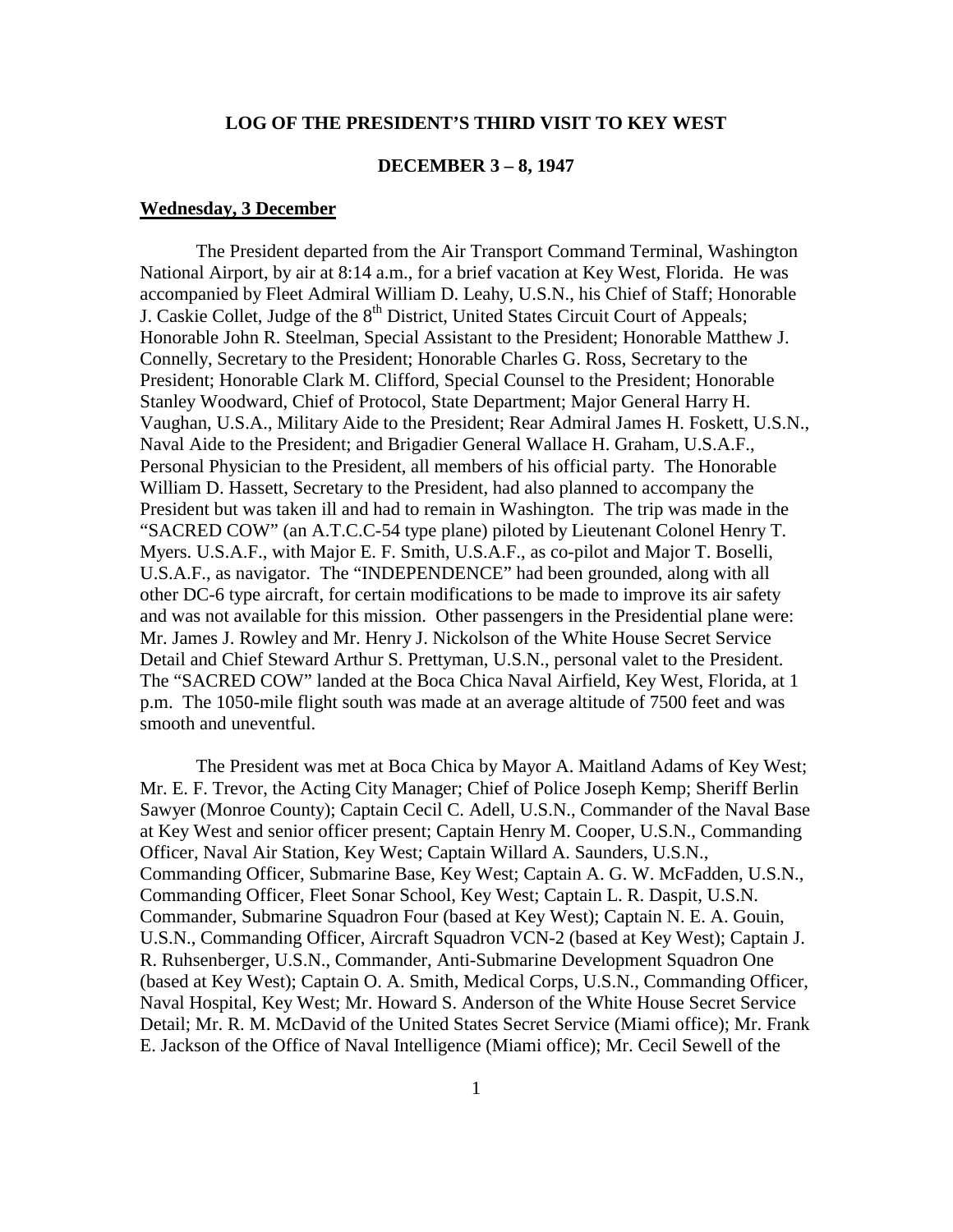Office of Naval Intelligence (Jacksonville office); Captain Tobe A. Bass, Superintendent, Southern Division of the Florida State Highway Patrol; Lieutenant Commander William M. Rigdon, U.S.N., Assistant to the Naval Aide to the President; and the following named Washington newspaper and radio correspondents, photographers, White House staff and additional secret service men who had arrived at Boca Chica at noon in a chartered four-motored Eastern Airlines plane:

 Mr. Phillips J. Peck Mr. Edward Folliard Mr. Edward Folliard Mr. Thomas Twitty Mr. James F. King Mr. Dewey E. Long Mr. Floyd M. Boring Mr. Merriman Smith Mr. Ernest B. Vaccaro Mr. Joseph Fox Mr. Joseph Short Mr. Charles Van Devander Mr. Charles J. Greene, Jr. Mr. Anthony H. Leviero Mr. Willard Edwards Mr. John R. Beal Mr. Radford Mobley Mr. William Hillman Mr. Arthur Barriault Mr. John Adams Mr. Bryson Rash Mr. Keith Williams Mr. John Rous Mr. Frank Cancellare Mr. Norton K. Benson Mr. Henry L. Griffin Mr. John Tondra Mr. John Martenson Mr. Jack Chambers Commander Bruce Forsyth Mr. Jack Romagna Mr. Dewey E. Long<br>Major George J. McNally<br>Mr. Floyd M. Boring<br>Mr. William F. Shields Mr. John E. Campion Mr. John J. Gorham Mr. Richard G. Kauffman

 The Baltimore Sun Mutual Broadcasting System National Broadcasting Company National Broadcasting Company United Press Association The Associated Press International News Service The Washington Post The Washington Star The New York Herald Tribune The New York Post The New York Daily News The New York Times The Chicago Tribune Time Magazine The Kansas City Star The Miami Herald Columbia Broadcasting System American Broadcasting Company (pool eng.) Associated Press Photos Acme Newspictures International Newspictures Associated Press News Television Motion picture pool (camera) Motion picture pool (sound) Eastern Airlines U.S.P.H.S., White House Staff White House staff White House staff White House staff U. S. Secret Service U. S. Secret Service U. S. Secret Service U. S. Secret Service U. S. Secret Service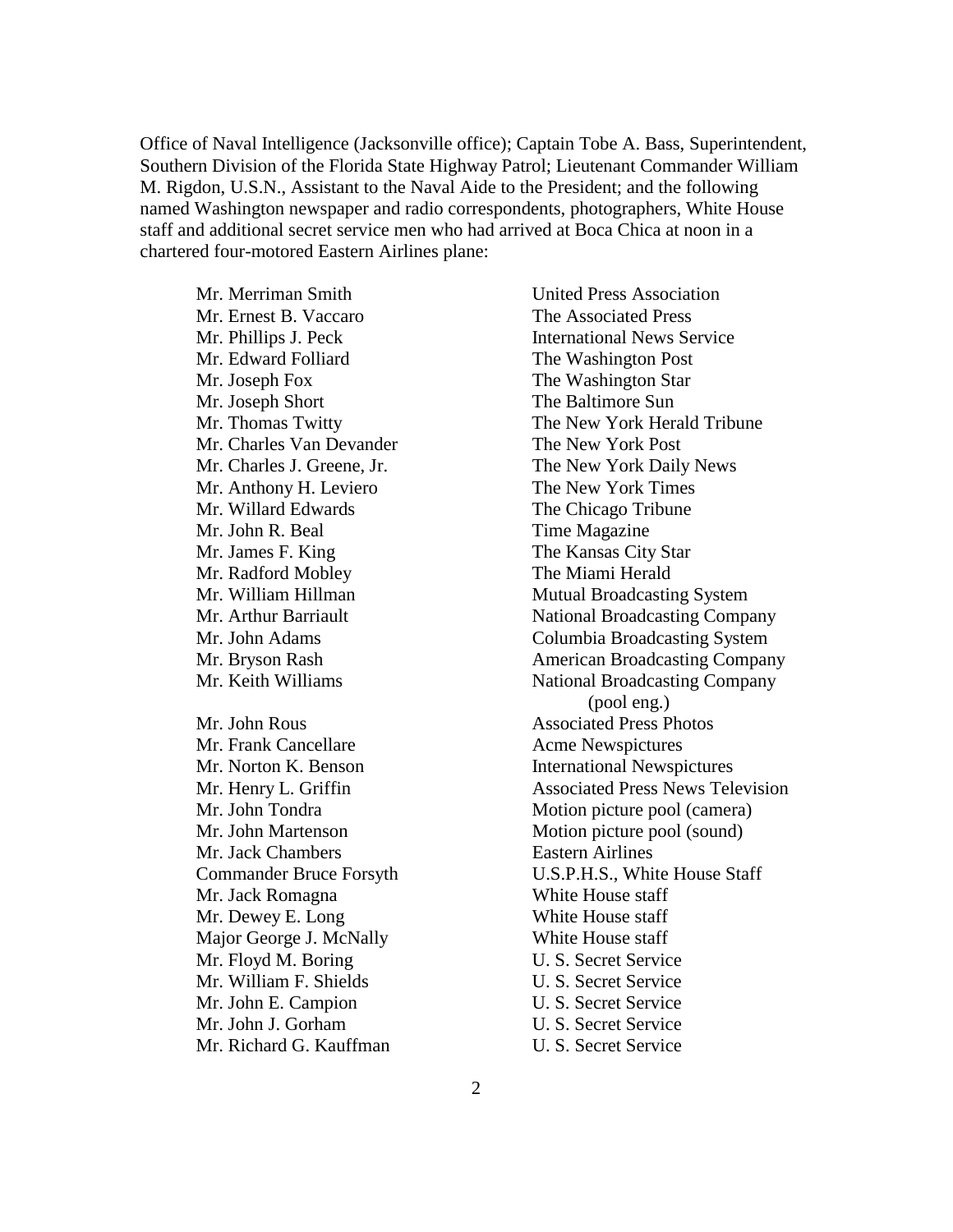| Mr. Gerald B. McCann      | U. S. Secret Service |
|---------------------------|----------------------|
| Mr. Gerald A. Behn        | U. S. Secret Service |
| Mr. Frank M. Barry        | U. S. Secret Service |
| Mr. Stewart G. Stout, Jr. | U. S. Secret Service |
| Mr. Frank G. Stoner       | U. S. Secret Service |
| Mr. Emory P. Roberts      | U. S. Secret Service |

Key West was still recovering from the effects of a freak storm which struck there November  $28<sup>th</sup>$  without warning, and the weather was a subject not even the weatherman would discuss. However, a slight drizzle which had fallen intermittently during the morning had passed by the time the "SACRED COW" was sighted over Boca Chica and a bright sun and inviting warmth greeted the President and the members if his party as they alighted from their plane at 1:02 p.m. The temperature of 76 was a decided low for Key West for this time of the year but was a welcome change from the freezing weather they left behind in Washington.

The President greeted the Washington correspondents and talked to them briefly. He was then greeted by Captain W. A. Saunders, U.S.N., his host on former visits to Key West. Captain Saunders introduced Mayor Adams, Captain Adell and the other senior officers on hand to the President. After a brief exchange of pleasantries, the President posed with Mayor Adams and Captain Adell for the photographers. The party then embarked in waiting automobiles for the drive to the Submarine Base. The President rode in a 1947 Cadillac sedan (two-door convertible, black), which Mr. John M. Spottswood (owner and manager of Radio Station WFWF, Key West) had graciously placed at his disposal for the duration of his visit. Admiral Leahy and Captain Adell rode with the President. The motorcade departed Boca Chica at 1:05 p.m.

The eight and one-half mile drive to the Submarine Base was made in twentyseven minutes, as the route had been cleared of all other traffic. The motorcade entered Key West on Roosevelt Boulevard, proceeded west on Division Street to Duval Street; north on Duval to Southard Street, west on Southard to the main gate of the Submarine Base. The route was spotted with groups of smiling citizens, including about 3000 school children who were out to welcome the President back to Key West for another vacation. On entering the city the President took a position atop the back of the rear seat so that he could better acknowledge the greetings of the populace.

As the President entered the Submarine Base, at 1:32 p.m., full military honors were accorded him. A Marine bugler sounded four flourishes and "To the Color," eight side boys snapped to hand salute, the Marine guard "presented arms" and a 21-gun salute was commenced by a shore battery. (There was no naval or military band present in the area.) Four hundred and fifty Navy enlisted men, clad in white uniforms and spaced at arms length, "manned the rail" along the route inside the Base from the main gate to the President's quarters. The President's flag was broken at the Naval Base Administration Building at 1:32 p.m.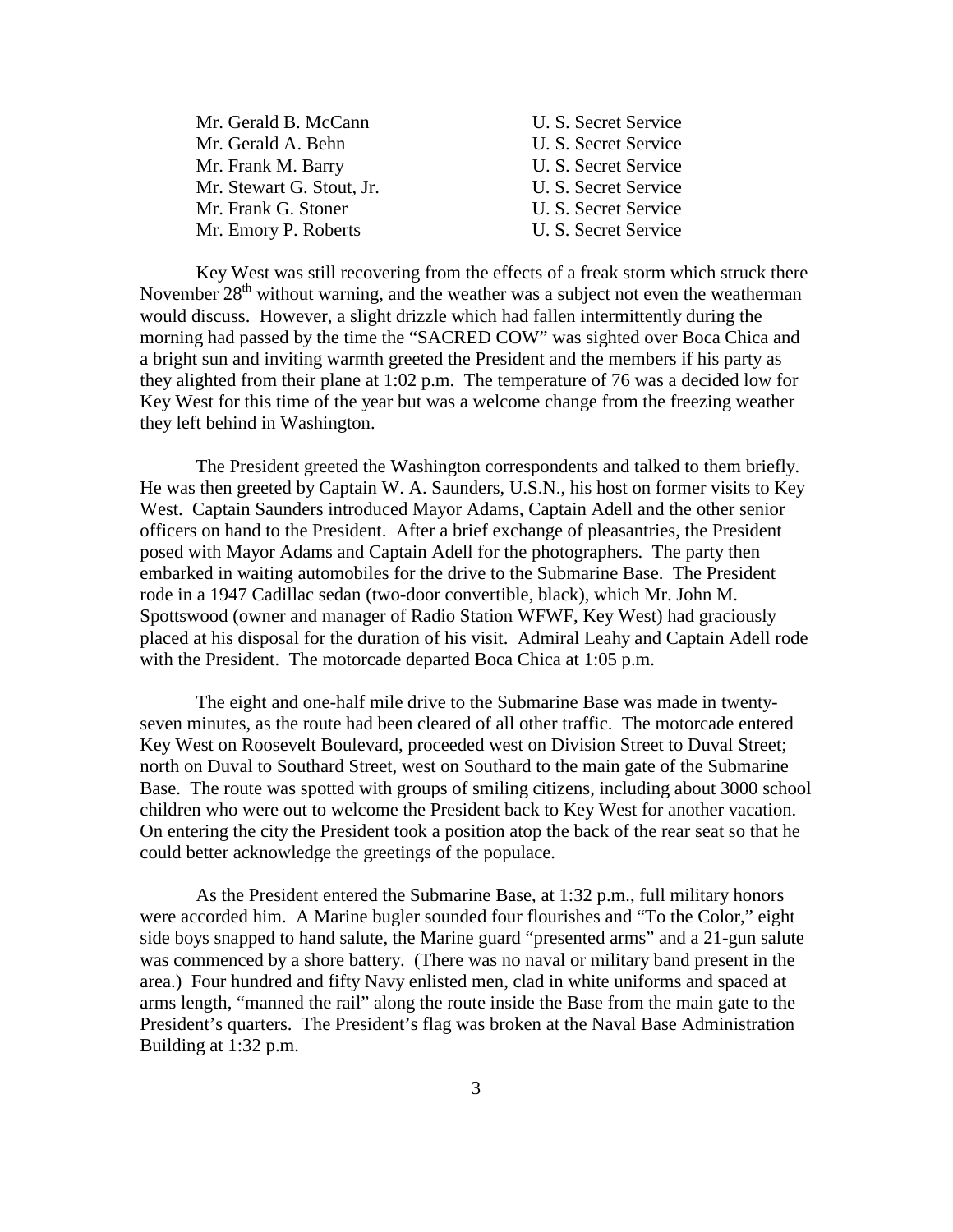Captain Carl A. Johnson, U.S.N., Executive Officer of the Submarine Base, and other Base officers were on hand at the main gate to greet the President when he arrived.

The Presidential party arrived at the Commandant's Quarters (Quarters A-B) on the Submarine Base at 1:35 p.m. These are the same quarters occupied by the President and his guests on their previous visits to Key West. The party quickly disembarked and entered the quarters, where they were greeted by Lieutenant Boye D. Moore, Supply Corps, U.S.N, (Presidential Mess Officer of the WILLIAMSBURG), who had come down from Washington to supervise the President's Mess. Captain Adell and Captain Saunders paid their respects to the President and Admirals Leahy and Foskett and then departed.

One of the President's first acts on arriving at his quarters was to report his safe arrival to Mrs. Truman. They talked over the direct Key West-Washington telephone hookup. The members of the party then retired to their respective quarters, where they changed to more comfortable clothing and proceeded to settle down.

Lunch was served in the President's Mess at 2:10 p.m. There were no guests.

Shortly after lunch, the President, Admiral Leahy, Judge Collet, Mr. Connelly, Mr. Ross, Mr. Clifford, General Vaughan and General Graham returned to their respective rooms and took a long nap. Mr. Woodward, Mr. Steelman and Admiral Foskett moved out on the west lawn and sunned for more than an hour.

Dinner was at 7:30 p.m. There were no guests.

The members of the party spent a very quiet evening about the quarters. As the trip to Key West had been planned solely for rest and relaxation, the local officials had been asked specifically not to plan any official entertainment or receptions for the President.

The President occupied his usual rooms, the north second-floor suite; Admiral Foskett and General Vaughan the north center bedroom; Mr. Ross and Mr. Clifford the south center bedroom; Mr. Connelly and Mr. Steelman the south bedroom; Mr. Woodward, the small bedroom on the second floor; and Admiral Leahy and Judge Collet the bedroom on the first floor. General Graham was berthed in a section of the east second-floor porch – adjacent to General Vaughan's room.

Members of the White House Staff, the Press and the Secret Service were quartered at the Submarine Base Bachelor Officers' Quarters (building #128). A pressroom was set up in the same building. The Staff, Press and Secret Service were subsisted at the Fleet Sonar School Officers' Mess, located directly across the street from the B.O.Q.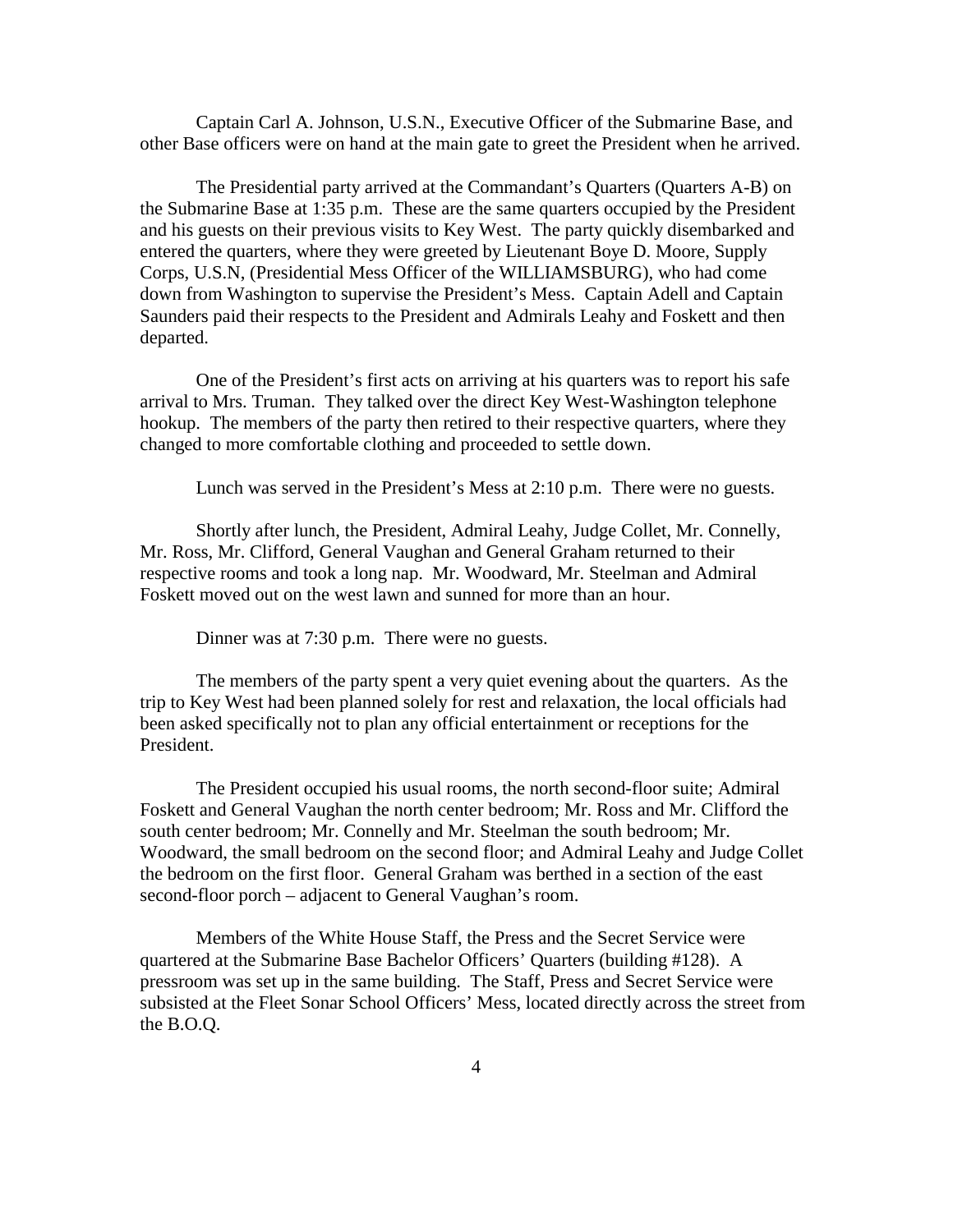Lieutenant Colonel Myers, Mr. Rowley, Mr. McCann, Mr. Barry, Major McNally, Mr. Long and Captain Bass left Boca Chica in the "SACRED COW" shortly after the President had disembarked, for Naples, Florida, to check on the airfield facilities there and the security arrangements necessary incident to the President's forthcoming visit to Everglades, Florida. Lieutenant Colonel Myers returned to Boca Chica later in the afternoon but the others remained at Everglades.

Lieutenant Commander Rigdon and Lieutenant Moore had come to Key West on Monday, December lst, to ready the Presidential matters and to set up the President's Mess. They brought with them eight Filipino cooks and stewards from the U.S.S. WILLIAMSBURG: Chief Stewards Santiago, Esperancilla, Manuel, Riolo; Chief Cook Palomaria; Cooks first class Olembario and Pollosco; and Steward's mate first class Malapit. Also in the advance party were Mr. Howard S. Anderson and John A. Walters of the White House Secret Service Detail, Chief Pharmacist's Mate Preston C. Taylor (U.S.S. WILLIAMSBURG) and Photographer's Mate first class Donald W. MacAfee (Naval Photographic Center, Anacostia, D. C.). The advance party was transported in a Navy plane (R-4-D), which was piloted by Lieutenant Commander T. W. Boyle, U.S.N.R.

Except for direct telephone wire service between the President's Quarters at Key West and the White House, no special communication facilities were installed at Key West incident to this visit. A continuous watch was stood on this telephone and its facilities proved entirely adequate to keep the President and the members of his party in quick touch with the White House. Codes and publications necessary to handle highly classified communications were taken along but it was not necessary to employ them. The Submarine Base established direct RATT (radio teletype) service between Key West and the Navy Department but it was not necessary to use this system either. All telegrams sent while at Key West were transmitted over the Navy TWX system.

### **Thursday, 4 December**

The President arose at 7:30 a.m. and had breakfast with the members of his party at 7:45 a.m. After breakfast he retired to his suite where he read the morning papers and studied official documents that he had brought with him from Washington.

Mr. Ross left the Presidential quarters at 9:50 a.m. and walked to the BOB (Bldg. 128), where he met with the correspondents. He returned to Quarters "A-B" at 10:20 a.m.

At 10:30 a.m., the President, accompanied by Mr. Steelman, Mr. Connelly, Mr. Ross, Mr. Clifford, Mr. Woodward, Admiral Foskett and Generals Vaughan and Graham left Quarters "A-B" and walked to the Enlisted Men's Beach at the Submarine Base. This is the same beach used by the Presidential party on previous visits to Key West. They were joined there later by Admiral Leahy and Judge Collet, who motored down.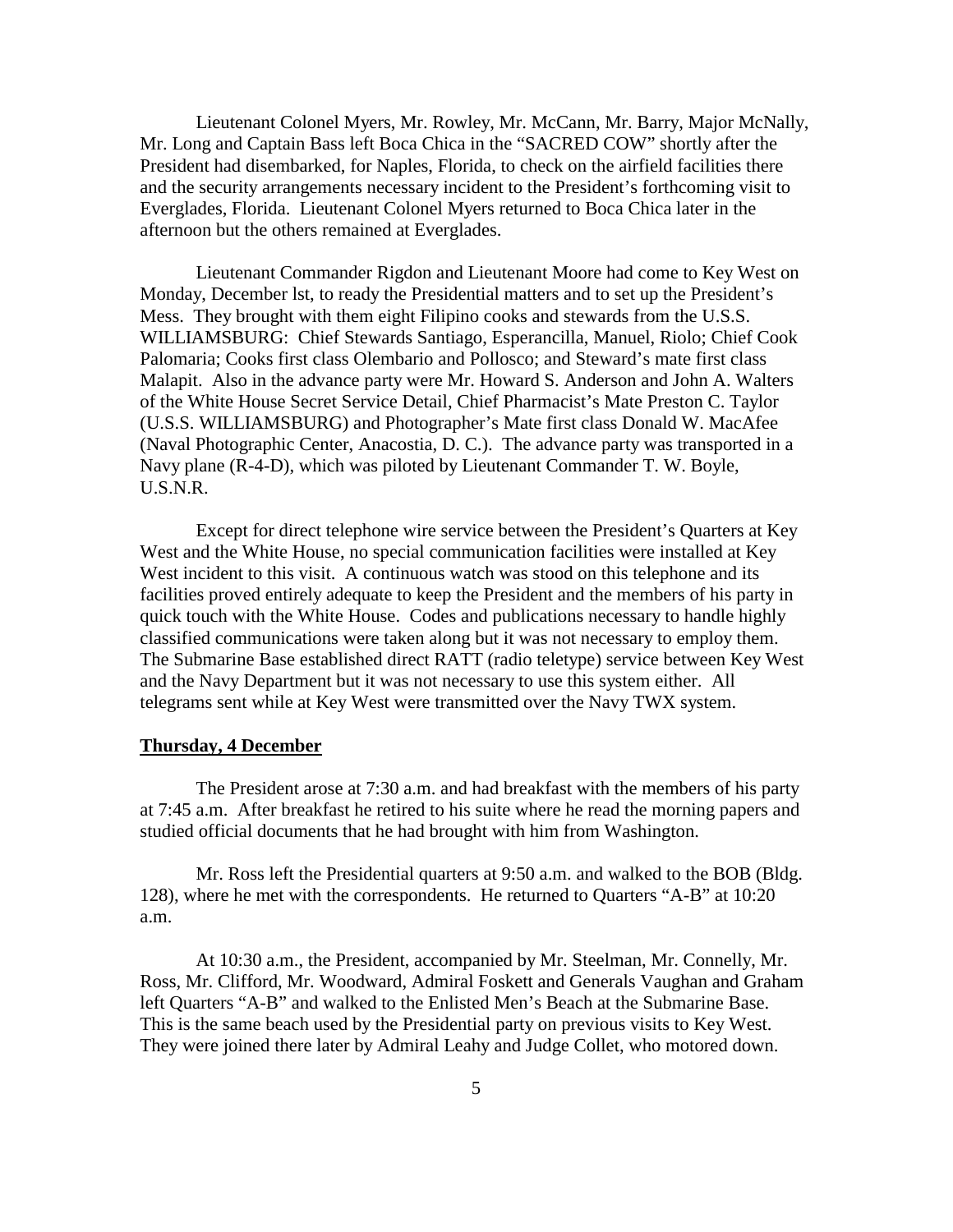The weather was a bit cool for swimming (about 75 degrees), but there was a bright sun, so all hands except Admiral Leahy and Judge Collet donned bathing trunks and sunned on the beach. Some exercised by tossing the medicine ball about for a while. The entire party left the beach at 11:40 a.m. and motored back to Quarters "A-B." The President was at the wheel of the car in which he rode.

The Secretary of Agriculture (Honorable Clinton P. Anderson) called from Washington at 12:30 p.m. and talked with the President over the direct telephone wire.

Captain Adell and Commander Bruce Forsyth (U. S. Public Health Service) were guests of the President and his Mess at lunch (1 p.m.).

After lunch the President retired to his suite and took a nap. General Graham, Mr. Ross and Mr. Steelman moved to the west lawn where they sunned for an hour or more.

At 2 p.m., Admiral Leahy, Admiral Foskett, Mr. Connelly, Mr. Woodward, Commander Forsyth and Captain Saunders departed on a deep-sea fishing expedition. They used the Submarine Base "Dolphin," a crash boat fitted out as a fishing boat. They returned at 6 p.m., bearing an excellent catch. Admiral Leahy took top honors with his 25- pound barracuda. Admiral Foskett got a smaller barracuda and a grouper; Mr. Woodward landed 3 barracuda; Commander Forsyth, 2 barracuda; and Mr. Connelly, 2 grouper.

Mr. Ross met with the correspondents at the BOQ at 4 p.m. to advise them of the President's plans for the proposed visit to Everglades, Florida, on Saturday next, December  $6<sup>th</sup>$ .

Colonel Myers, in the "SACRED COW," flew to Immokalee, Florida, and returned in the afternoon. The trip was made in order to investigate the possibility of using the airfield there in connection with transporting the President to Everglades on Saturday. It had been thought that by landing at this airport the auto traffic problem presented in moving the President to and from Everglades would be eased somewhat. However, after a careful survey of the entire problem it was decided to adhere to the original plan to use the Army Airfield at Naples.

Captain Saunders was a guest of the President and his Mess at dinner (7 p.m.).

After dinner, the party spent a quiet evening about the quarters.

Captain Saunders left the President's quarters at 10 p.m., to return to his quarters.

The President and most of the members of his party retired at 11:45 p.m.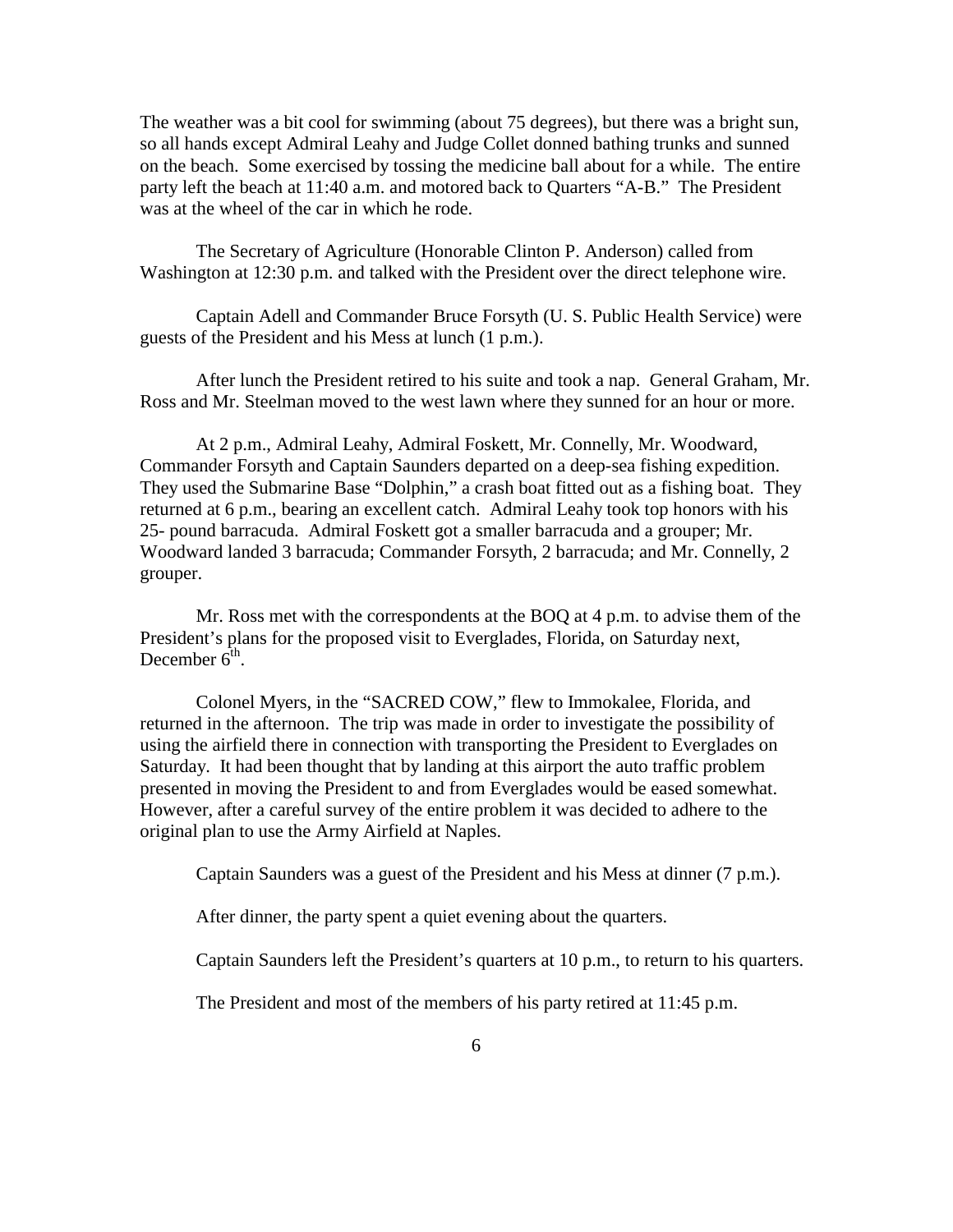### **Friday, 5 December**:

The President arose at 7:20 a.m. and came downstairs to the south porch, where he read the morning papers. He had breakfast at 7:55 a.m. with members of his Mess.

At 8:15 a.m., the President left his quarters and, accompanied by Lt. Comdr. Rigdon and two Secret Service agents, took a 30- minute walk about the north end of the Submarine Base. He visited and evidenced considerable interest in the activities carried on at the Coast Guard buoy upkeep station (one of the oldest buildings in Key West) and a base warehouse building (Bldg. #1) of Civil War vintage.

At 10:25 a.m., the President, Admiral Leahy, Admiral Foskett, Mr. Steelman, Mr. Woodward and Mr. Ross left their quarters and proceeded by foot to the U.S.S. ex-U-2513, which was tied up at a nearby pier. They were joined enroute by Captain Adell and Captain Johnson. The President was accorded full honors on his arrival on board the U-2513. As he went aboard, at 10:30 a.m., his flag was hoisted in the U-2513 and simultaneously was lowered at the Base Administration Building.

On board the U-boat he was greeted by Lt. Cdr. J. B. Casler, U.S.N., the Commanding Officer, and Captain L. R. Daspit, U.S.N., the squadron commander (Comdesron Four). Shortly thereafter at a ceremony held on topside of the U-2513, the President was presented a bronze plaque fashioned from the U. S. Navy submarine emblem, and a scroll designating him as a "qualified submariner" and honorary Commanding Officer of the U-2513. The scroll read as follows:

## "ADMIRAL OF THE UNDERSEA NAVY

to all who shall see these presents

## **GREETINGS**

Know ye, that reposing special Trust and Confidence in the Patriotism, Fidelity and Abilities of HARRY S. TRUMAN, he having demonstrated the required qualities of Leadership, Initiative and Knowledge of things subnautical, I have nominated and, by and with the advice and consent of the Supreme Staff, do appoint him a qualified Submariner from the  $21<sup>st</sup>$  day of November, 1946. He is therefore carefully and diligently to discharge the duties and responsibilities of a Qualified Submariner by doing and performing all manner of things thereto belonging.

And I do strictly charge and require all Officers, Seamen, Marines, Soldiers, Aviators, Politicians, Senators, Representatives, Bureaucrats and Landlubbers under his command to be obedient to his orders and respectful of his opinions as a Qualified Submariner.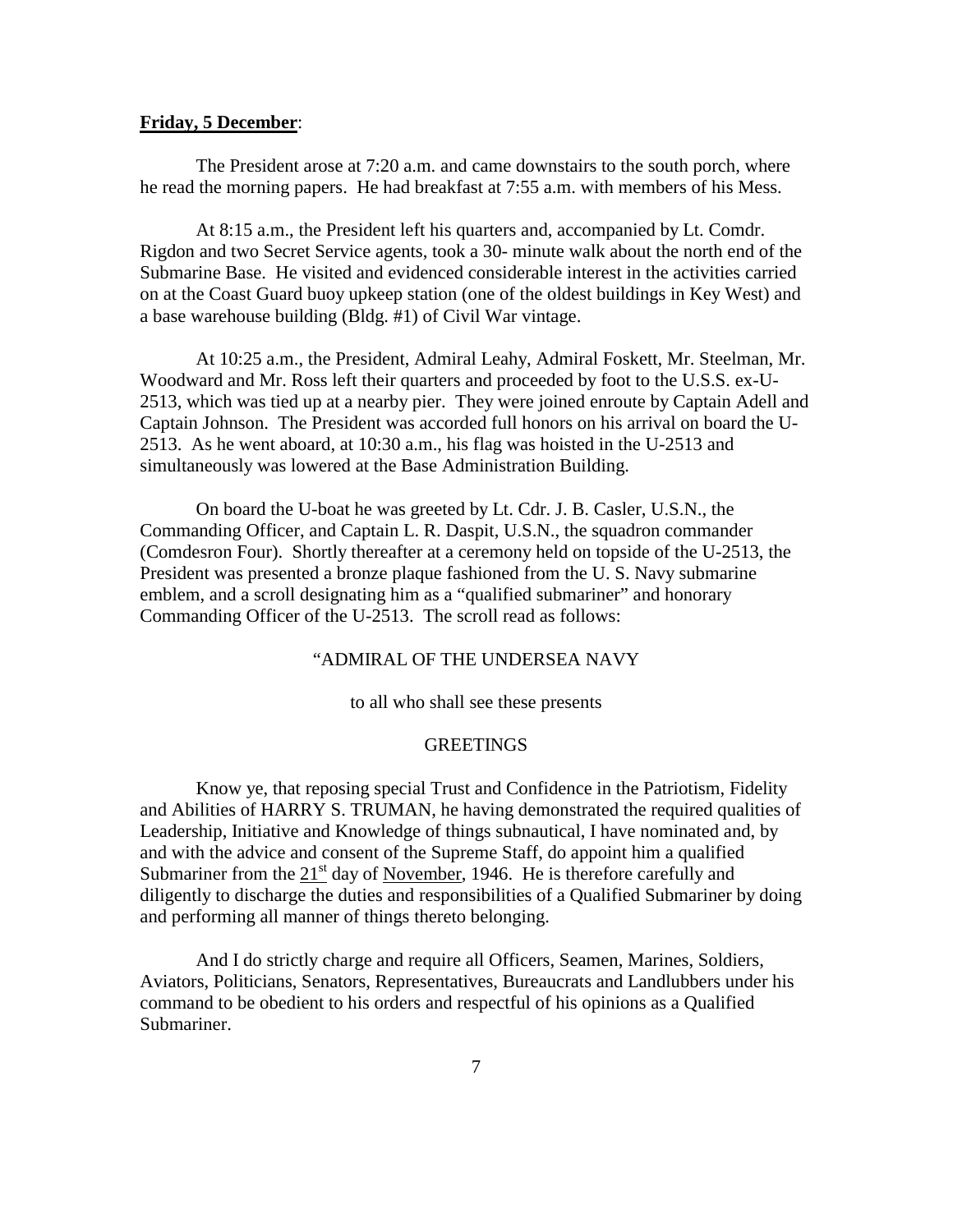This Commission to continue in force during the pleasure of the Admiral of the Undersea Navy, the opinions and recommendations of the Congress to be contrary notwithstanding. Done at the Headquarters of the Undersea Navy at New London, Connecticut, in the year of our Lord one thousand nine hundred and Forty-six, and the Second year of the TRUMAN administration.

By the Admiral

Reg. No. ONE

JAMES FIFE By authority vested in me, and by virtue of your having participated in submerged operations, I do here by appoint you Honorary Commanding Officer of the United States Submarine

### EX –U 2513

 Signed James B. Cassler (Commanding Officer) Lieutenant Commander, U.S. Navy"

The idea of the scroll and plaque was conceived by Captain F. W. Fenno, U.S.N., (Commanding Officer, Submarine Base, New London, Connecticut). Lt. Cdr. Cassler made the presentation as it was he who commanded the submarine (U-2513) in which the President made his qualifying dive in November 1946. The officers and enlisted men of the U-2513 presented the President a tie chain designed from the submariners emblem. The President accepted the gifts and made a brief acknowledgment. Following this ceremony, the President made presentation of medals which had been awarded to four officers of Subron Four:

| Cdr. G. W. Street                    | Gold Star in lieu Second DSM |
|--------------------------------------|------------------------------|
| Cdr. I. S. Hartman                   | Gold Star in lieu Second DSM |
| Cdr. G. H. Whiting Bronze Star Medal |                              |
| Lt. G. W. Clark                      | <b>Bronze Star Medal</b>     |

Then, in company with Lt. Cdr. Casler and Capt. Dapsit, the President made an inspection of the ship and crew. He stopped to chat briefly with a number of the enlisted personnel about their war service.

was lowered in the U-2513 and broken at the Submarine Base Administration Building. The President and those accompanying him left the U-2513 at 10:45 a.m. His flag At the head of the pier, the President, Admiral Leahy, Admiral Foskett, Mr. Steelman, Mr. Ross and Mr. Woodward embarked in a waiting automobile and, with the President at the wheel, motored to the Enlisted Men's Beach. They found Mr. Clifford and Generals Vaughan and Graham waiting for them there. It was much warmer today, so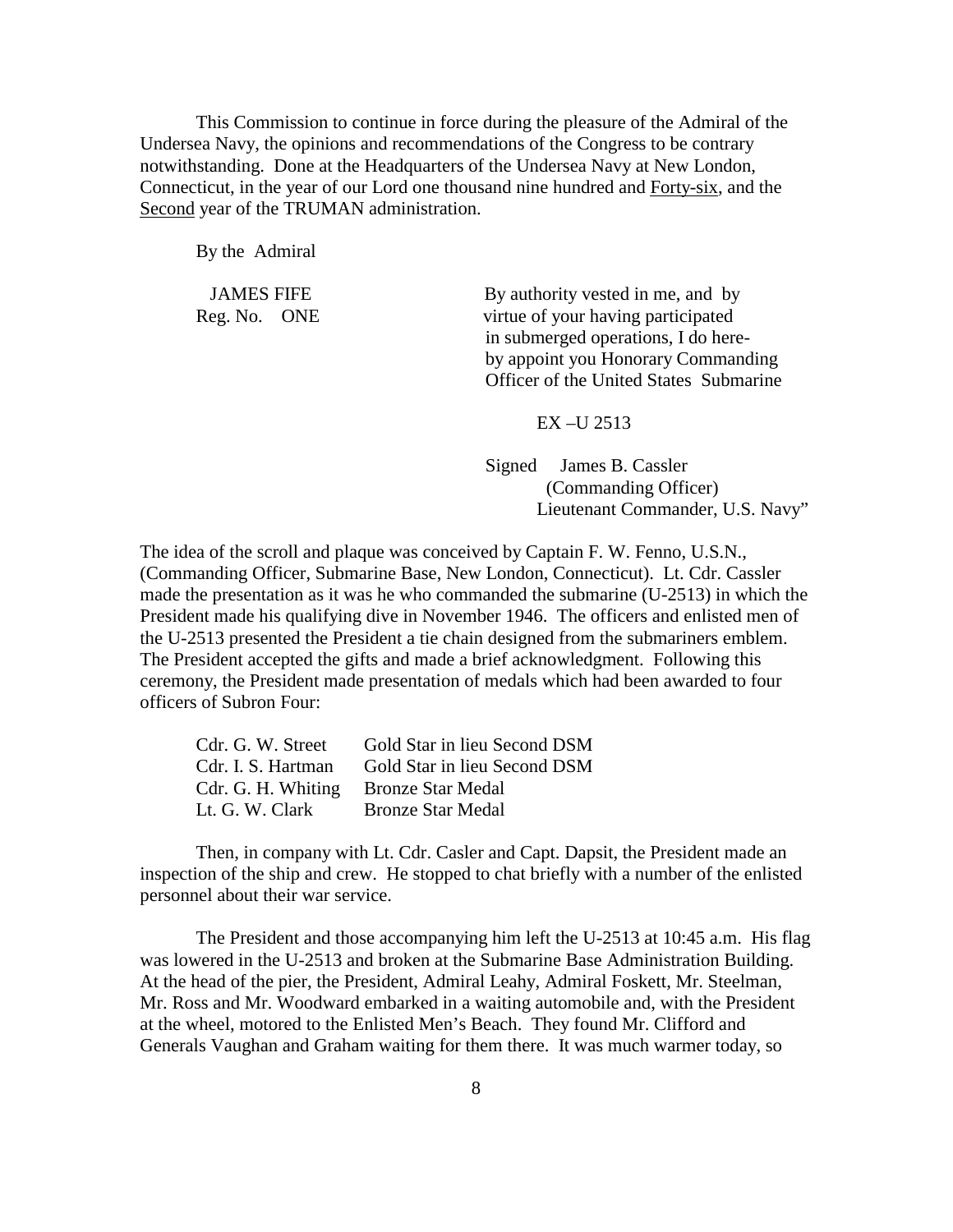everyone except Admiral Leahy and Mr. Ross donned bathing trunks and took a dip in the surf. Afterwards some of the party tossed the medicine ball around a bit. The President, Admiral Leahy, Mr. Steelman, Mr. Ross, Mr. Woodward and General Vaughan left the beach by motor at 11:50 a.m. to return to their quarters. Mr. Clifford, Admiral Foskett and General Graham stayed on at the beach for about an hour longer.

The Secretary of War (Honorable Kenneth C. Royall) talked to the President at 12:30 p.m. He called from Washington over the special telephone wire.

Lunch was at 1 p.m. There were no guests.

After lunch the President, Mr. Ross, Mr. Clifford, Mr. Woodward, Admiral Foskett, General Vaughan and Graham retired to their quarters for a nap. Admiral Leahy, Judge Collett, Mr. Steelman and Mr. Connelly left the quarters, by car, at 2 p.m. on a shopping tour of the Submarine Base ship's service and Key West shops. They returned at 5 p.m.

Mr. Paul Brown of Palatka, Florida, (personal friend of the President and former Democratic National Committeeman from Florida) called on the President at 3:45 p.m.

Admiral Leahy, Judge Collet, Admiral Foskett and Mr. Connelly left the house at 5:45 p.m. to attend a small reception held at the quarters of Captain Saunders.

Mr. Paul Brown and Lt. Col. Henry T. Myers, U.S.A.F., were dinner guests of the President and his Mess (7 p.m.).

At 10 p.m. most of the party assembled in the living room and listened to the broadcast of the Louis-Walcott fight for the World's heavyweight title. Through courtesy of Mr. John M. Spottswood, owner and manager of Key West radio station WKWF, the broadcast was piped direct to the living room and the reception was perfect, once an operational difficulty was overcome.

Mr. George M. Elsey (Assistant to Mr. Clifford) arrived at the President's quarters at 10:45 p.m. bearing White House mail. He had been brought down in a Navy plane.

Mr. Paul Brown left the President's quarters at 11:45 p.m., to return to his hotel in Key West.

The President retired shortly after midnight.

### **Saturday, 6 December:**

The President arose at 7:15 a.m. and spent the next half hour at his desk, working on official mail that had arrived last evening. He had breakfast at 7:45 a.m. with the members of his party.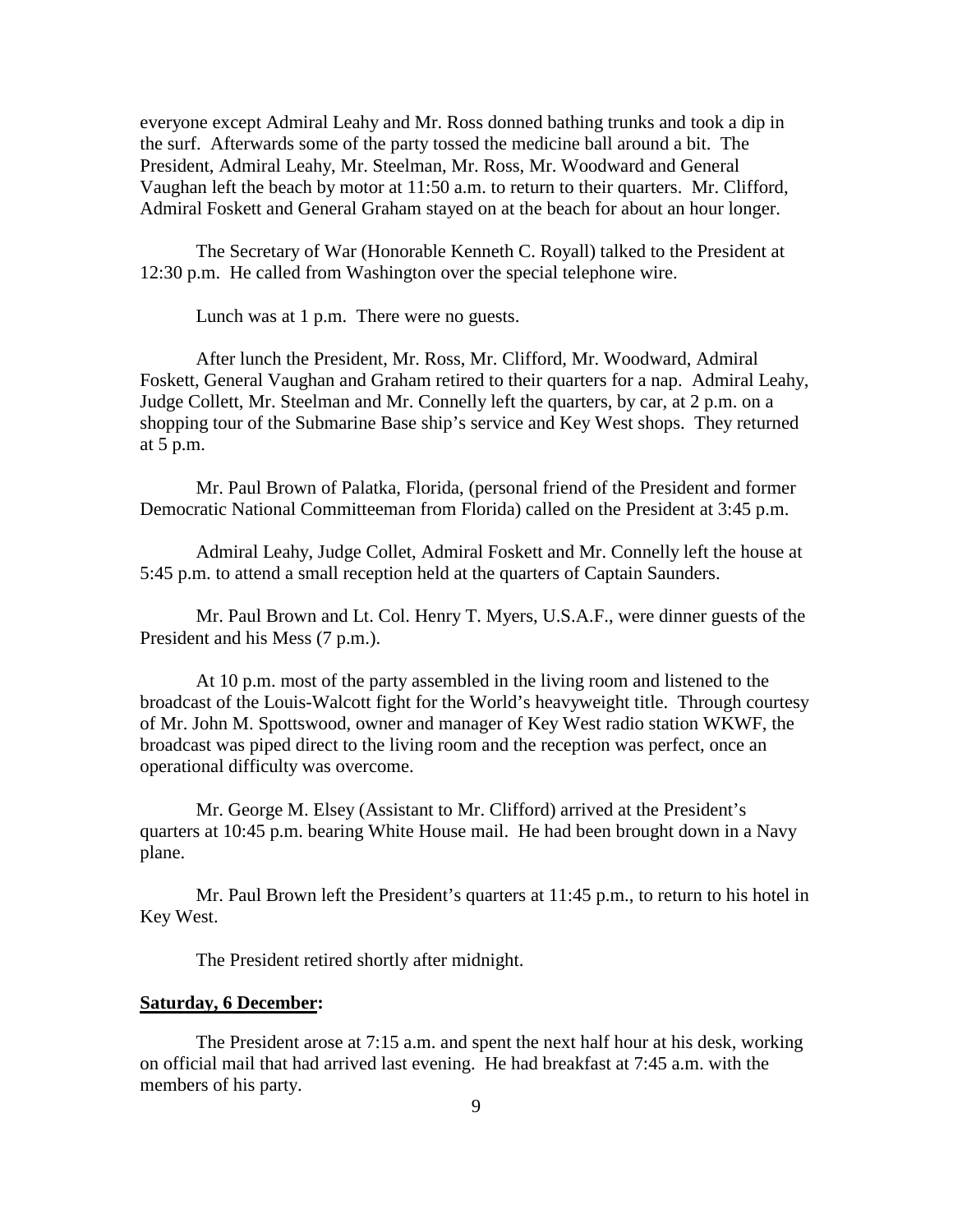Lieutenant Commander Boyle (in a Navy R-4-D) departed Boca Chica at 8 a.m., for Naples with Mr. McMullin and other members of the advance party destined for Everglades, Florida.

At 8:50 a.m., the President, Admiral Leahy, Judge Collet, Mr. Steelman, Mr. Connelly, Mr. Ross, Mr. Woodward, General Vaughan, Admiral Foskett, General Graham, Mr. Brown, Captain Adell, Commander Forsyth, Lieutenant Commander Rigdon, Lieutenant Moore and Mr. Long left the President's quarters by motor car for Boca Chica. Admiral Leahy and Captain Adell rode with the President. As this was an informal move by the President, no honors, other than "present arms" by the Marine Guard at the main gate, were accorded the President as he left the Base. His flag remained flying at the Submarine Base during his absence.

The Presidential party arrived at the Naval Airfield, Boca Chica, at 9:15 a.m. They immediately disembarked and boarded the "SACRED COW." Captain Adell, Commander Forsyth, Lieutenant Commander Rigdon, Lieutenant Moore and Mr. Long embarked in the Press plane (E.A.L. chartered plane) for the flight to Naples. The President's plane departed Boca Chica at 9:22 a.m. Captains Cooper and Saunders were on hand at Boca Chica to see the President off. The Press plane cleared Boca Chica five minutes later, at 9:27 a.m.

The Press plane landed at Naples, Florida, at exactly 10 a.m. (at the inactivated U.S. Air Force Field). The President's plane arrived there at 10:10 a.m.

As the President left his plane at Naples he was met by a large delegation headed by Governor Millard F. Caldwell and Senators Claude Pepper and Spessard L. Holland. As the airfield was in an inactive status, no honors were rendered. Mr. Rowley, Mr. McCann, Mr. Barry, Captain Bass and Mr. McMullin were on hand at Naples to take care of our transportation to Everglades.

After an exchange of greetings, the motorcade was lined up, passengers embarked, and we departed from the Naples airfield at 10:30 a.m., for the 40-mile drive to Everglades, a village of 650 located in the southwest corner of the State of Florida, near the confluence of the Barron's River and Chokoloskee Bay. As all other traffic between Naples and Everglades had been stopped by the Florida State Highway Patrol, our drive down to Everglades was very easily accomplished.

The Presidential party arrived at Everglades at 11:30 a.m. and proceeded direct to the Wiley Guest Cottage, where the President was greeted by a committee of civic representatives and members of the Everglades National Park Commission. Following this, a delegation of Seminole Indians was presented to the President. Mr. Kenneth Marmon, Indian agent for all the Seminoles in Florida, introduced the Indians to the President. One of them, William McKinley Osceola, presented an Indian shirt to the President. The shirt, of an orange, yellow and black pattern (the colors of the Osceola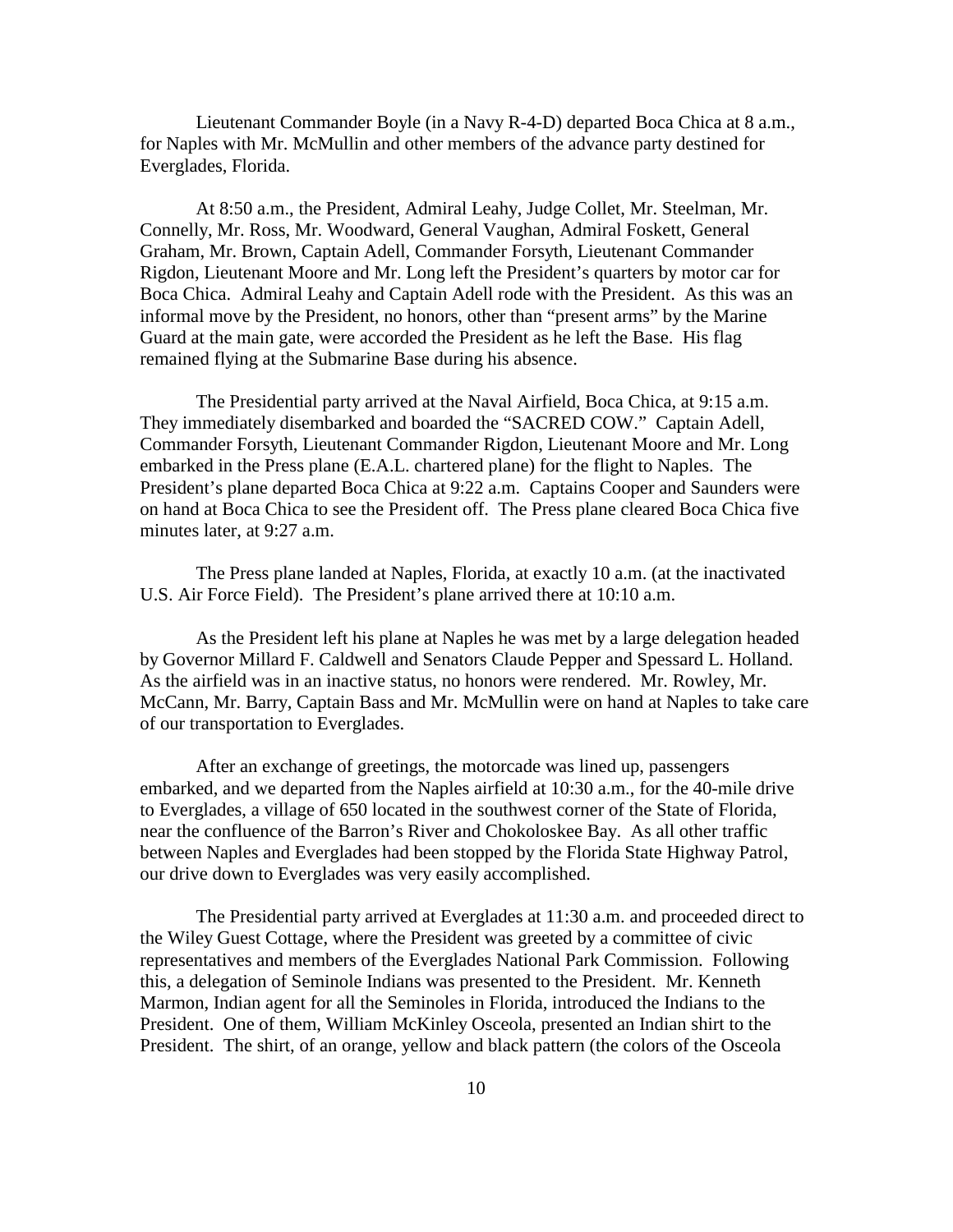family of the Big Cypress band of the Seminoles) had been hand-made by Chief Osceola's wife. It was said that the shirt had been made from 5000 small pieces of cloth. The President also received a gathering bag from Chief Ingram Billy, the medicine man of his band. The bag was made of palmetto leaf fiber with buckskin thread and handles of cypress. Chief Billy told the President that the bag had been made by his wife. Also in the group of Indians were Mike and Carey Osceola, sons of Chief Osceola. Mike, who was educated at a Miami high school, interpreted for the group. The President posed with the Seminoles for several photographs and then retired to the Wiley Cottage for a brief rest.

The Presidential party left the Wiley Cottage at noon and walked along the Barron's River to the nearby Rod and Gun Club, where he was scheduled to have lunch with a group of some 64 other dignitaries who had assembled in Everglades to participate in the day's ceremonies by which the Everglades National Park was to be presented to the United States by the State of Florida. Enroute to the Club the President stopped at a sponge fishing boat, moored along the river wall, where he was presented a giant sponge by a group of surprised and happy Greek sponge fishermen.

The Presidential party (the President, Admiral Leahy, Judge Collett, Mr. Steelman, Mr. Ross, Mr.Connelly, Mr. Clifford, Mr. Woodward, General Vaughan, Admiral Foskett, General Graham, Captain Adell and Mr. Brown) arrived at the Rod and Gun Club at 12:05 p.m. Preceding the luncheon, about one hundred guests assembled in the lobby of the Club to shake hands with the President. In the receiving line were: Mr. August Burghard, Chairman of the Everglades National Park Commission; the President; Mrs. Barron Collier, widow of the founder of Collier County; Secretary of the Interior Julius A. Krug; Governor Caldwell; Mrs. Caldwell; Senator Ed Johnson of Colorado; Admiral Leahy, Senators Pepper and Holland; Mr. Newton B. Drury, Director of the National Park Service; and Representatives Joe Hendricks and George D. Smathers.

The luncheon, which was tendered by the Everglades National Park Commission, began at 12:30 p.m. The menu featured Florida fruits and foods - - Okaloacooche cup (polished cocoanut shell filled with crushed fruits), stone crabs with hot lemon butter sauce, Sarasota asparagus (Hollandaise), soufflé of spinach, salad of palm hearts, meringue of Key lime pie, cake and coffee. During the course of the luncheon the President was presented a leather-bound album containing a sheet of the 3-cent postage stamps issued to commemorate the dedication of the Everglades National Park. The album had been autographed by Postmaster General Donaldson and former Postmaster General Hannegan. The presentation was made by Mr. John D. Pennenkamp, a member of the Park Commission, who served as master of ceremonies at the luncheon. The Club's dining room was paneled with stained pecky cypress and decked with stuffed samples of the 100-odd varieties of fish that are caught at Everglades (187 pounds).

Other members of the party accompanying the President, including the Press, attended a fish fry held at the local airfield near the scene of the dedication ceremonies.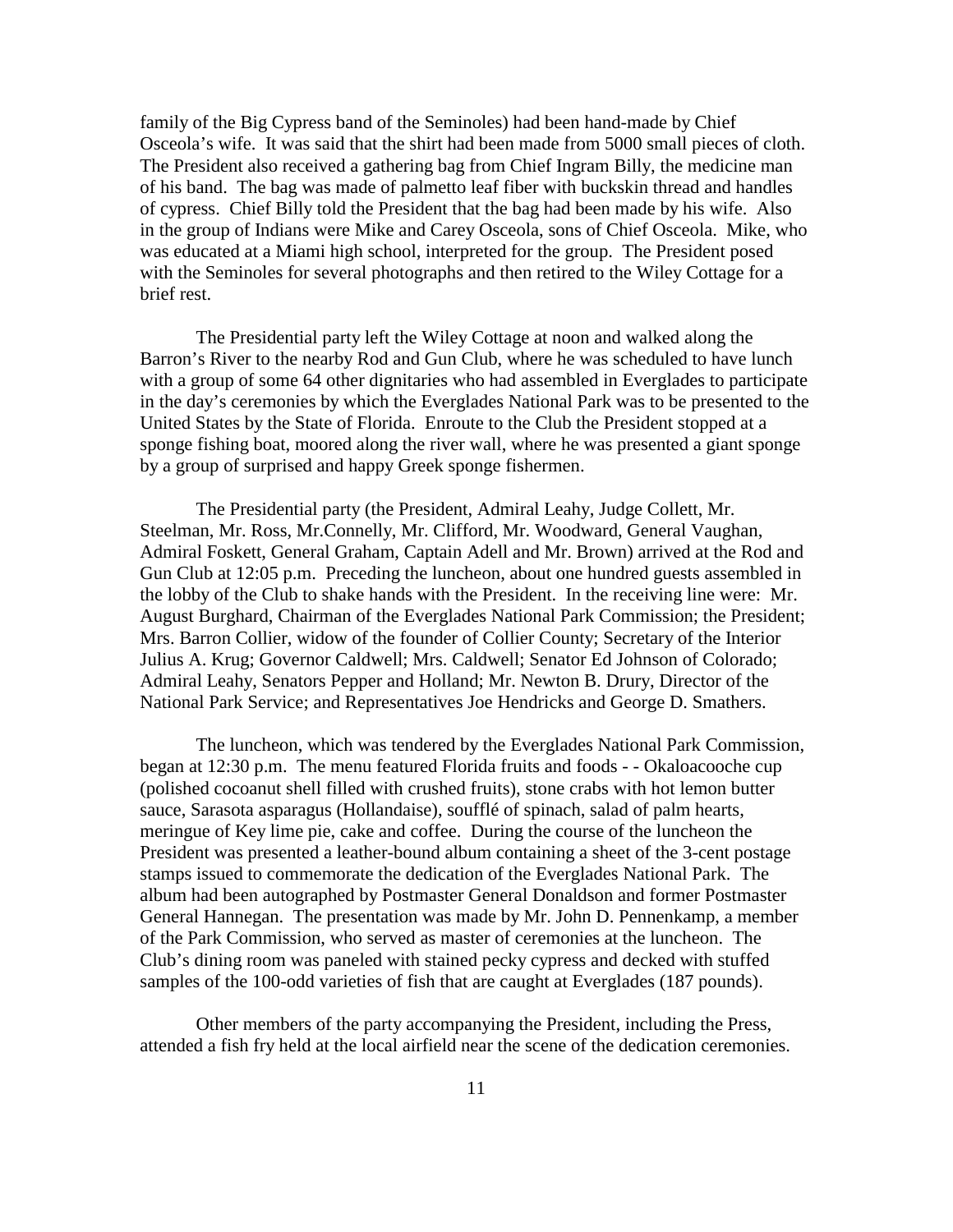Their menu consisted of fried mullet, baked beans, cole slaw and hushpuppies, with cold drinks and hot coffee.

The ceremonies at which the Everglades National Park was formally transferred and dedicated were held at the Everglades airfield, located on the outskirts of the village, near Chokoloksee Bay. A crowd of approximately 5000, including 150 Seminoles (onesixth of their entire Florida population), was in attendance. The newspapers had predicted that 20,000 persons would come to Everglades for the day. This undoubtedly frightened many would-be-visitors who feared they would get mired in a traffic jam as there is but one narrow road that leads into the village.

The dedication program began promptly at 2 p.m. The opening remarks were made by Mr. John D. Pennenkemp, who presided over the ceremonies. The President was not present at that time as he was not due to arrive until 2:30 p.m. The program followed this order:

Invocation by Deaconess Harriet M. Bedell of the Glades Cross Mission.

Deaconess Bedell has for many years been an Episcopal missionary to the Seminoles.

Selection, "Suwannee River," by the Fort Myers High School Band.

Mr. August Burghard, Chairman of the Everglades National Park Commission, introduced Mr. Ernest F. Coe, originator of the park movement, and other distinguished guests.

National Park Director Newton B. Drury was presented a plaque commemorating Royal Palm State Park, now included in the new national park, by Mrs. L. J. McCaffrey and Mrs. W. S. Jennings, president and past president, respectively, of the Florida Federation of Women's Clubs.

The President and the members of his party arrived at the airfield at this stage of the program (2:25 p.m.). Honors, "Hail to the Chief," were rendered by the Fort Myers High School band as the President left his car on arrival and proceeded to the speaker's platform. As the program was running a few minutes ahead of schedule, the proceedings were halted until 2:30 p.m. The President chatted with those on the platform until it was time to resume. The brief break was necessitated by the fact that the ceremony was to be broadcast, beginning at 2:30 p.m. with the address of Senator Pepper.

The program was resumed at 2:30 p.m. with an address by Senator Pepper. Then followed an address by Senator Holland.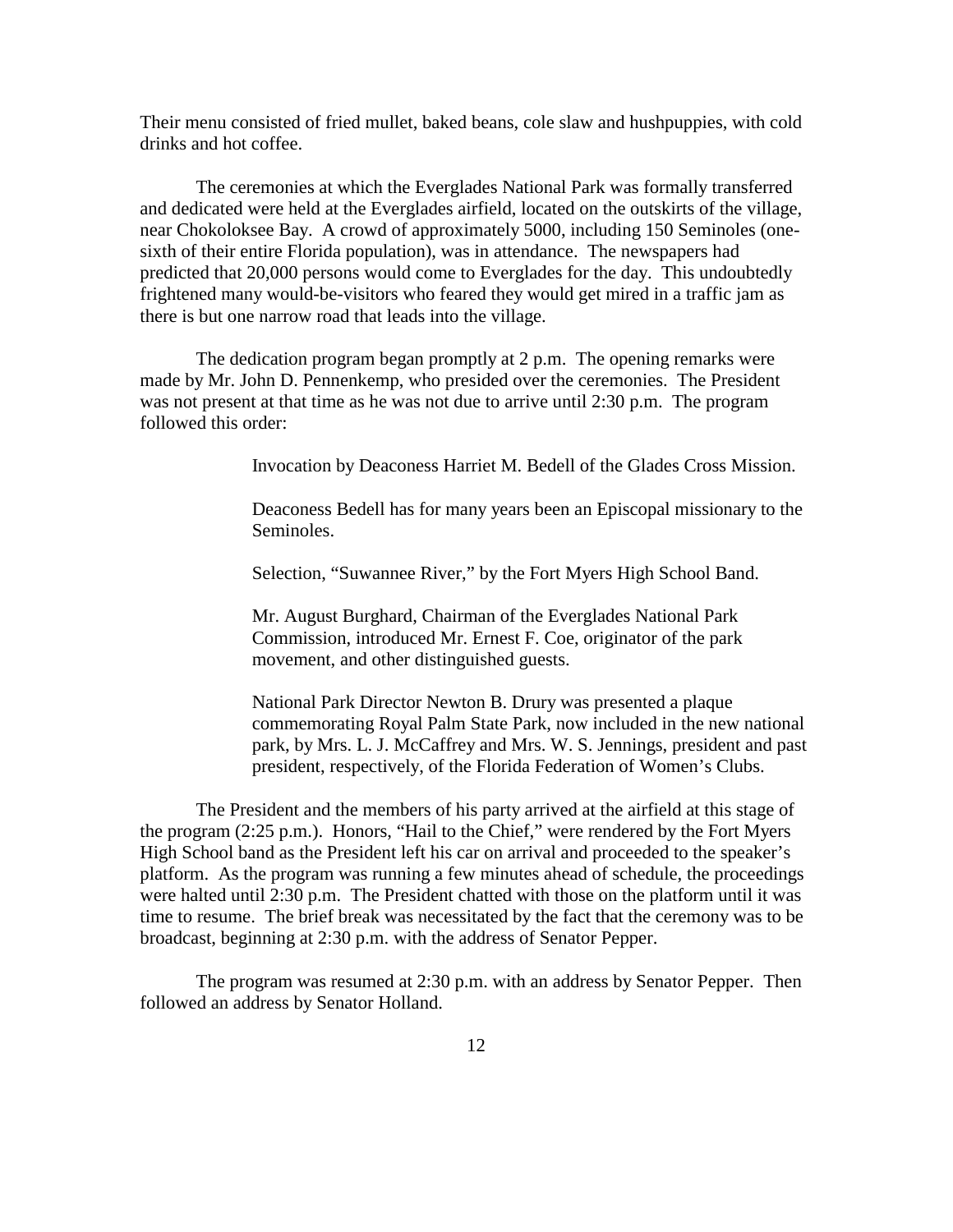Next on the program was the formal presentation of the park area to the nation by Governor Caldwell.

Secretary of the Interior Krug, representing the federal government, accepted the 454,000 acres that will constitute the Everglades National Park at the outset. Other land (800,000 acres more to be given by the State of Florida) will be acquired later, and Everglades will rate third among Uncle Sam's twenty-eight national parks, being exceeded only by Yellowstone and Mt. McKinley (in Alaska).

Following Secretary Krug's speech of acceptance, the President delivered a fifteen-minute address, dedicating the park and stressing the need for the conservation of our national resources. The President made a distinct hit with his audience when he told them that he now had a White House over at Key West.

To close the ceremonies, Wah Nese Red Rock (lyric soprano and full-blooded Alaskan Indian) sang the Star Spangled Banner to the accompaniment of the Fort Myers High School band. Wah Nese Red Rock (Mrs. Joseph A. O'Neill, wife of an Air Forces veteran) was dressed in a white buckskin costume.

The benediction was pronounced by the Reverend E. A. Finn, pastor of the Everglades Community Church.

The ceremony was over at 3:05 p.m., and the President and those who had accompanied him up from Key West, reembarked and left Everglades by motorcar for the airfield at Naples. The President was at the wheel of the convertible in which he rode.

The President and those in his immediate group had an uneventful trip back to Naples but such was not the case with the newspaper and radio correspondents and photographers. After their bus had been loaded and was ready to move on to take its place in the motorcade, it was discovered that the bus did not have sufficient traction on the soft ground. So the bus was partially unloaded and then moved onto the road, and reloaded. In the meantime the motorcade had departed and regular traffic had jammed the narrow road. So the Press bus had to maneuver its way through the snarled traffic as best it could in an effort to catch up. Soon a patrol car of the Florida State Highway Patrol picked up the Press bus and started out to escort it on to Naples. A few miles north of Everglades a further delay was encountered by the "Gentlemen of the Press" when one of the rear tires on the bus went flat. Eight additional patrol cars were hurriedly summoned to the scene and the bus passengers were transferred to these vehicles and whisked off to Naples

at a gait of about 80 to 85 miles per hour. After an uncomfortable ride of approximately 30 miles, they regained contact with the Presidential motorcade and arrived at the Naples airfield in company at 4:05 p.m.

The President's plane departed Naples at 4:12 p.m. and arrived at Boca Chica at 4:47 p.m., where it was met by Captains Cooper and Saunders. The Presidential party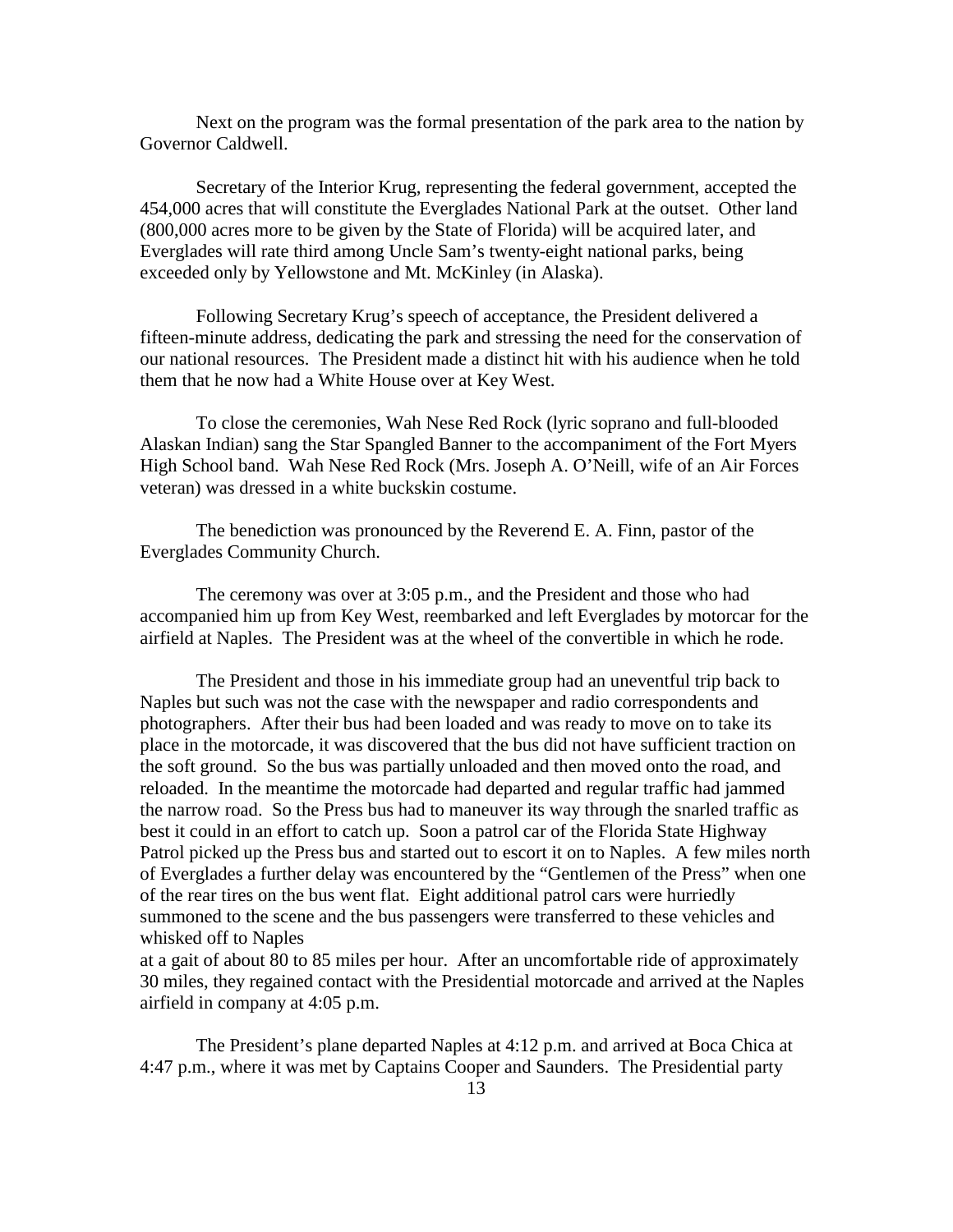disembarked there and proceeded by motorcar to their quarters at the Submarine Base, where they arrived at 5:15 p.m. The Press plane departed Naples at 4:22 p.m., and landed at Boca Chica at 5 p.m.

Mr. Merriman Smith (United Press Correspondent for the White House) and his Mother (Mrs. Rozier) called on Secretary Ross and the President at 6:45 p.m. They departed at 7:15 p.m.

Mr. Paul Brown, who accompanied the President on the trip to Everglades, left the President's quarters at 7:20 p.m., to return to his hotel in Key West.

Dinner was at 7:20 p.m. There were no guests. Admiral Foskett, Mr. Clifford and Mr. Connelly attended a party held at the Casa Marina Hotel, Key West, and were not present for dinner.

Mrs. Truman telephoned the President at 9:15. P.m.

Judge Collet left the President's quarters at 9:30 p.m., by motor, for the Naval Airfield at Boca Chica, where he enplaned for a flight to Sedalia, Missouri. He had been called home because of the critical illness of his father. He was accompanied to the airfield by Lieutenant Commander Rigdon. He departed Boca Chica at 10 p.m., in a Navy R-4-D piloted by Lieutenant Commander T. W. Boyle, U.S.N.R.

The President and the remaining members of his party spent a quiet evening in their quarters. They retired shortly after midnight.

Mr. Elsey returned to Washington. His plane departed Boca Chica this forenoon, shortly after the President left for Everglades city.

### **Sunday, 7 December**

The President arose at 7:30 a.m., and spent the next hour on the lower porch reading the morning newspapers. He had breakfast at 8:30 a.m., together with most of the members of his party.

The President, Mr. Steelman, Mr. Clifford, Mr. Woodward, General Vaughan, General Graham and Lieutenant Commander Rigdon left the President's Quarters at 9:20 a.m., and walked to the station chapel on the Submarine Base, where they attended religious services. The services were conducted by Lieutenant W. J. Davis, the Protestant chaplain for the Base. As he was leaving the chapel, upon conclusion of the services, the President shook hands with the Chaplain and expressed his appreciation for the excellent sermon. Captain Adell, who was also in attendance, accompanied the Presidential party on their way back to the quarters, where they arrived at 10:10 a.m. Captain Adell paid his respects and then departed.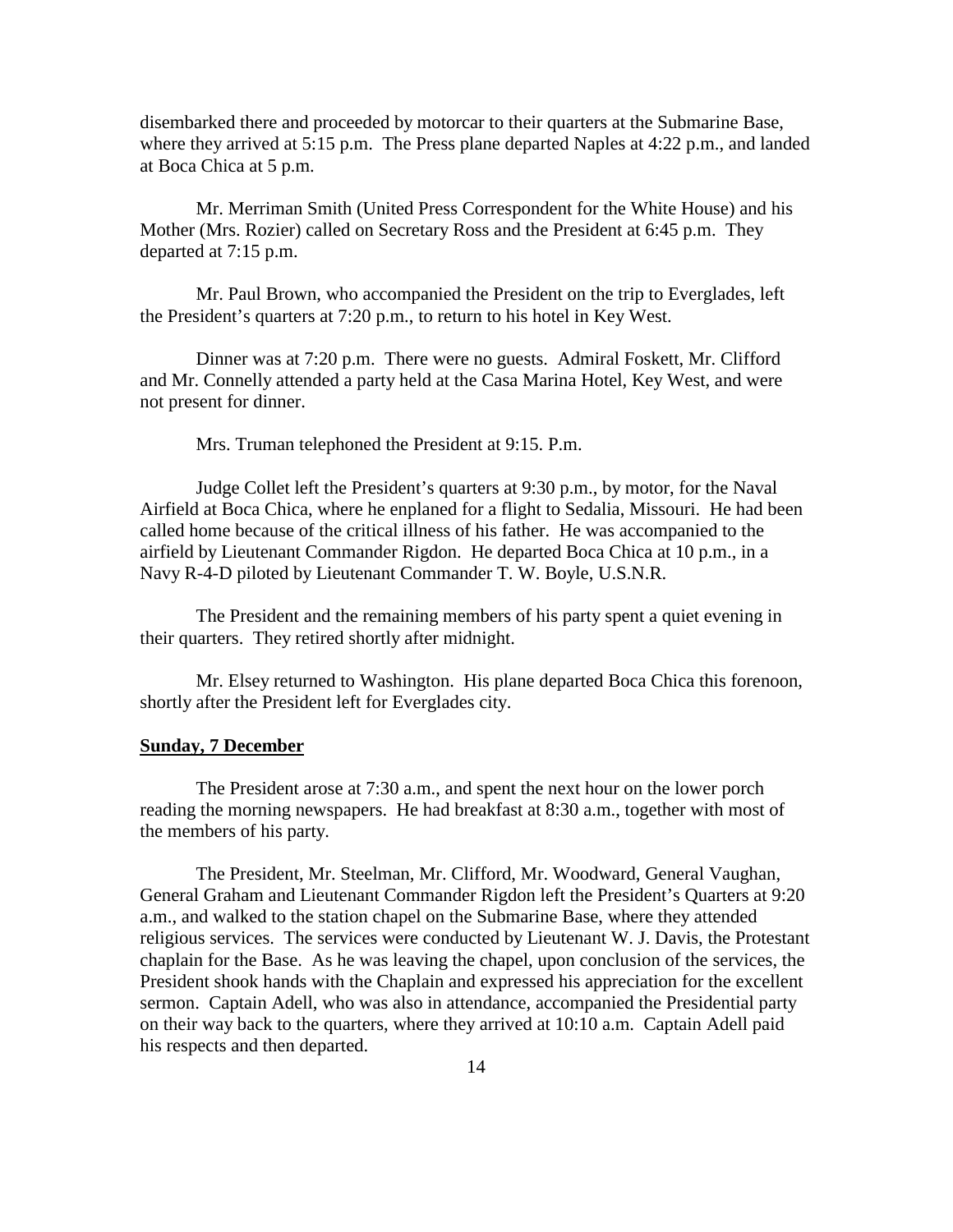At 10:30 a.m., the President, Mr. Steelman, Mr. Clifford, General Graham, Mr. Woodward, and General Vaughan left their quarters and motored to the Enlisted Men's beach, where they donned bathing trunks and spent the next hour sunning on the beach. Admiral Foskett joined them there at 11 a.m. Some members took a brief dip in the surf and others engaged in a game of tossing a medicine ball around. While so engaged, Dr. Steelman was slightly injured when the ball hit him in the back, just above the hips. The party returned to their quarters at 11:40 a.m. Mr. Steelman continued on to the Naval Hospital, Key West, where he was given emergency treatment for his injury and released to return to his quarters.

Lunch was at 2 p.m. There were no guests.

The party spent a quiet afternoon at their quarters.

Lieutenant Commander T. S. Griggs, Medical Corps, U. S. Naval Reserve, of the Naval Hospital, Key West, called at 6 p.m. to treat Mr. Steelman's injury. He departed at 6:30 p.m.

Dinner was at 7:50 p.m. Lieutenant Commander Rigdon and Lieutenant Moore were dinner guests of the President and the members of his Mess.

There was no special activity this evening; the party spent a very quiet evening at their quarters, retiring shortly after midnight.

### **Monday, 8 December**

The President arose at 7 a.m., but remained in his suite until 7:45 a.m., while working on papers that he had brought from Washington. He came downstairs at 7:45 a.m., and had breakfast at 8 a.m., together with most of the members of his party.

The President sent a telegram to Captain Edward Saunders (fishing guide on March visit) wishing him a speedy recovery. Captain Saunders was in a Key West hospital seriously ill.

At 9:55 a.m., the President accompanied by all members of his party and Captains Adell, Cooper, Saunders, McFadden, Daspit and Smith left the President's quarters in a motorcade for Boca Chica. Captains Adell, Cooper and Saunders rode in the car with the President. Full honors were accorded the President as he departed the Base and his flag was lowered at the Base Administration Building at 10 a.m., when he went out the main gate. The route through the city to Boca Chica was the reverse of that followed on arrival last Wednesday. There was a goodly crowd of Key Westers out along the streets to bid the President goodbye.

The motorcade arrived at Boca Chica at 10:20 a.m., and the President's flag was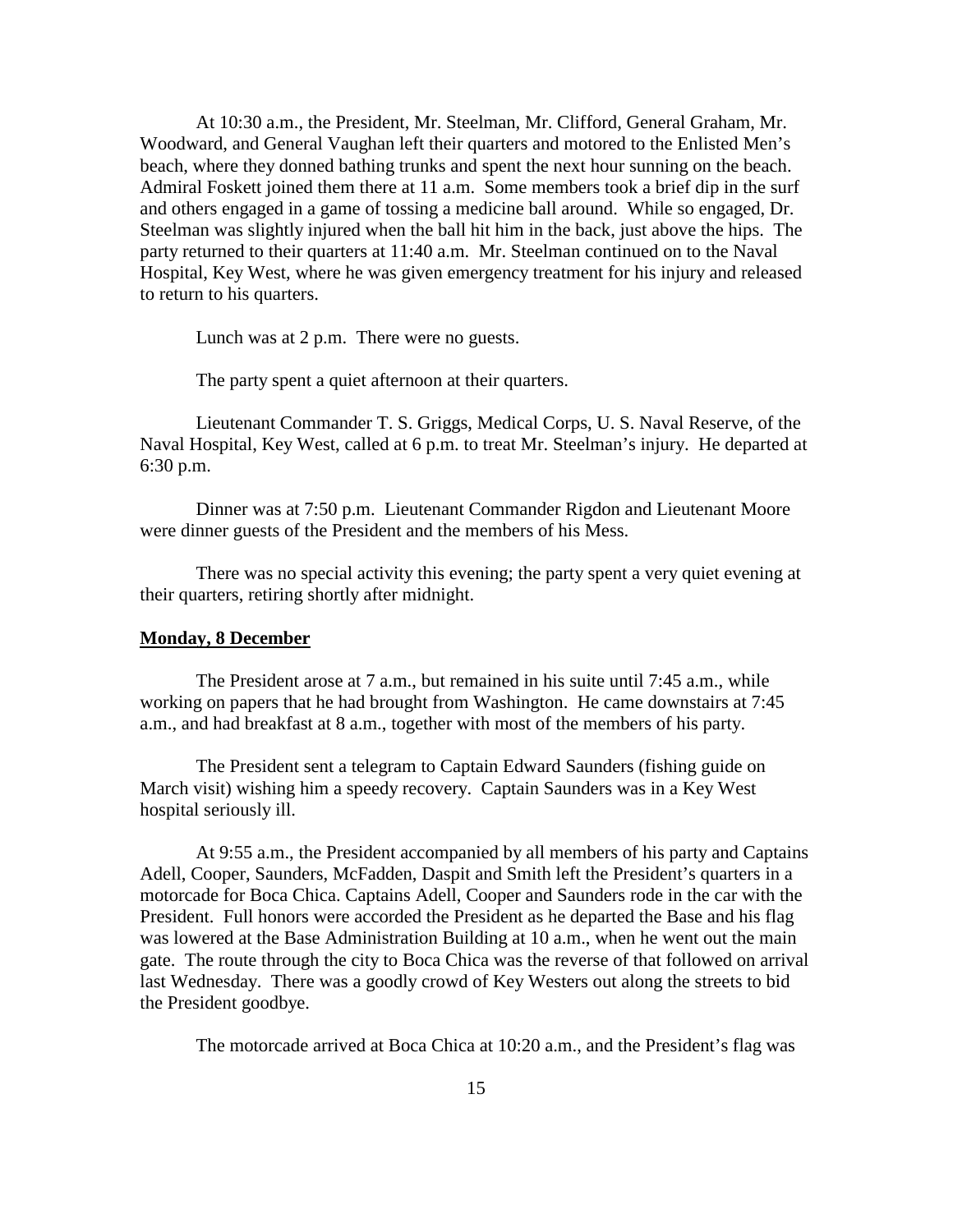hoisted over the Administration Building. All hands disembarked at once. Goodbyes were said and the Washington passengers embarked in their respective planes. All members of the President's party accompanied him in the "SACRED COW." The President's plane departed Boca Chica at 10:28 a.m., at which time his flag was lowered there. His plane was followed, at 10:37 a.m., by the Eastern Air Lines chartered plane bearing the members of the Press and the White House staff. Lieutenant Moore, together with Taylor (CPhM), MacAfee (PhoM) and the eight Filipino messmen, departed Boca Chica at 11:00 a.m. in the special Navy R-4-D (Lieutenant Commander Boyle, pilot).

The President's plane arrived at the A.T.C. Terminal, Washington National Airport, at 2:57 p.m., where he was met by a group of friends, including Secretary of Defense Forrestal, Attorney General Clark and Secretary of Labor Schwellenbach. The President returned to the White House at 3:20 p.m.

The Press plane arrived at the A.T.C. Terminal, Washington National Airport, at 3:05 p.m. The special Navy plane arrived at the Naval Air Station, Anacostia, at 5:40 p.m. All passengers reported a rather bumpy trip up from Key West.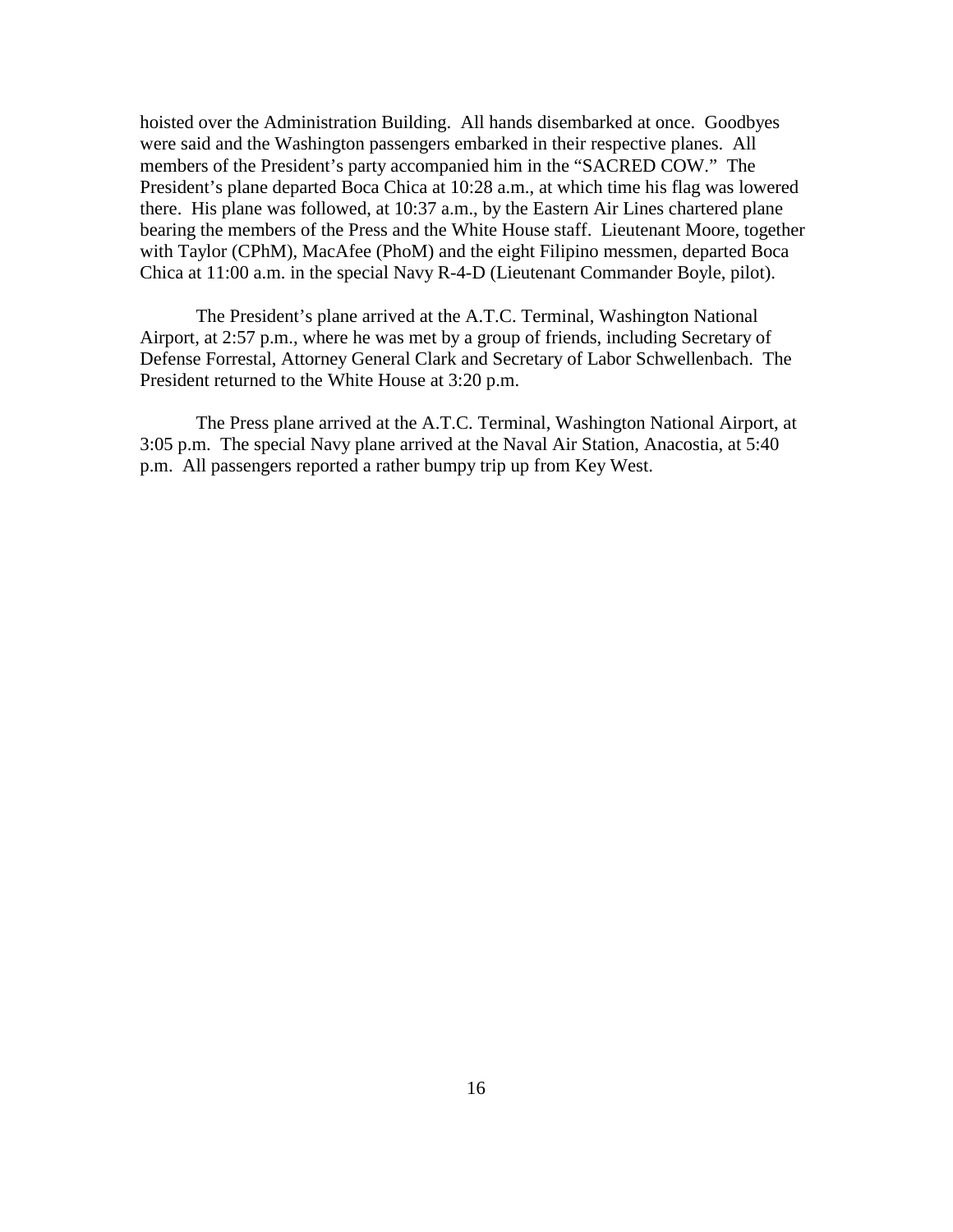#### **The Everglades National Park**

The Everglades National Park when rounded out to agreed boundaries by the National Park Service will rate third in area among the 28 National Parks, being exceeded only by Yellowstone and Mt. McKinley, the latter in Alaska. It is located at the extreme southwestern tip of Florida, taking in the Gulf Coast from a point about one mile north of the mouth of Lostman's River south to and including Cape Sable, then including Florida Bay with its numerous small keys and islands to a point west of Lower Matacume Key where it follows the line of the Intra Coastal Canal to and across Blackwater Sound to a point southwest of the Overseas Highway where that road leaves the mainland and strikes Key Largo. Here the boundary is rugged, running northwesterly and westerly to omit the fertile lands of the Redlands but taking in Royal Palm State Park, a 4,000 acre area deeded by the State of Florida to the Federation of Woman's Clubs and maintained by that organization with a small fund appropriated biennially by the Florida Legislature. The boundary line then runs north to the Tamiaim Trail which it strikes for a distance of approximately ten miles, thence south ten miles and west to the Gulf of Mexico.

The only existing paved road leading into the Park is the Ingraham Highway which branches off U. S. No. 1 at Florida City, passes through the Royal Palm State Park on Paradise Key and extends to Flamingo and Cape Sable. Other roads probably will be constructed by the National Park Service which now has jurisdiction over the development plans for the Park. An entrance from the northwest landing to Shark River is being considered, which will connect with water transportation through Whitewater and Coot Bays, intercepting the Ingraham Highway at Coot Bay Landing. Highway construction probably will be held to the minimum in order to leave the great bird rookeries undisturbed. For the benefit of visitors, these will be made available by small boats and footpaths. Fort Jefferson or Dry Tortugas, a National Monument, can be reached by plane or boat.

The primary appeal of Everglades Park is exotic. Its extremes in both animal and plant life are remarkable. Here are birds seldom seen elsewhere on the Continent. The majestic flamingos with their reddish plumes, the great roseate spoonbills and the snowy egrets are few in number because of the spoliation practiced in recent years, but their great beauty is high reward for the task of locating them. With the careful nurturing that will be given these species by the National Park Service and the Wildlife Conservation wardens, they should increase steadily.

People familiar with the Park area over a long period remember that about 1910 and 1911 Cape Sable was the home of more than a thousand full grown flamingos. They were wantonly slaughtered until they finally disappeared. About 1940 one large male was seen there and for five successive springs he appeared alone. In 1946 he showed up with a mate but some heartless hunter shot him and the mate disappeared. One of the objectives of the National Park Service is to restore these colorful birds and the equally beautiful roseate spoonbills to this area.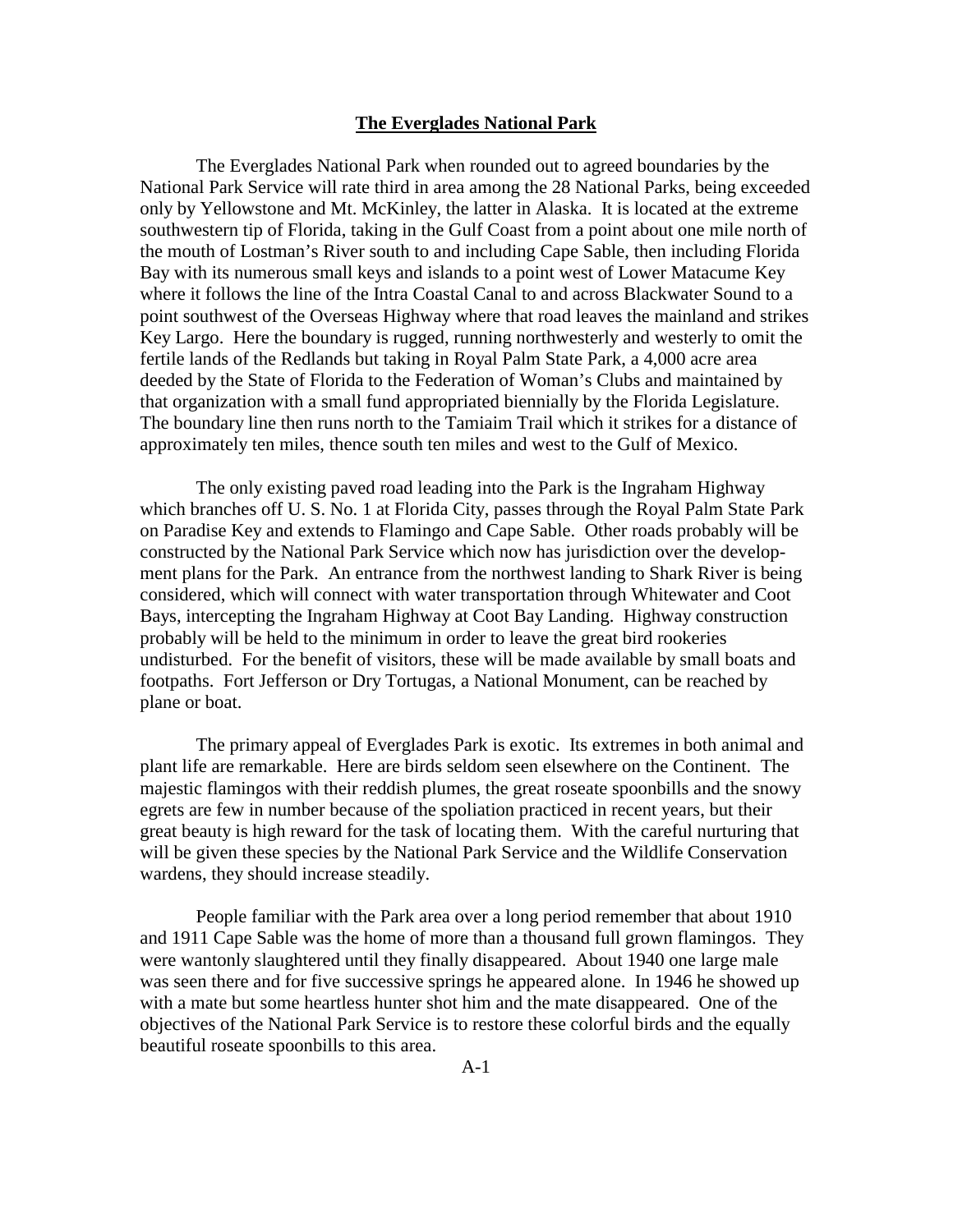Among the plentiful birdlife at present the herons offer great variety. Most popular of these with visitors is the while ibis. There are countless thousands of these large birds, white except for their black-tipped wings and orange beaks. Night and morning they literally fill the sky above their rookeries. Other herons seen in great number are the Ward, named for the late Charles Willis Ward who explored the Everglades for the Smithsonian Institution about the turn of the century; the "little blue" heron which is usually snow white and gathers in such numbers around shallow waters that the scene resembles a vast white leghorn chicken yard; and on down the heron line to the black-and-yellow crowned night herons who do their foraging after dark. Also there are bitterns, grebes, ospreys, hawks, eagles, limkins, cranes, painted buntings, and at least half a hundred other birds, including turkey and migratory ducks and geese.

Land animals now making their home in the park are the Florida black bear, deer, panther, wildcat, raccoon, opossum, rabbit, squirrel and smaller field rodents. Two amphibian mammals, the manatee or sea cow, and the otter, and two amphibian reptiles, the alligator and the crocodile, intrigue the interest of all explorers, whether scientists or sightseers.

It is the plant life of the Everglades Park area that the greatest extremes exist and these are amazing to all types of visitors. Probably the most interesting plant feature is the growth of orchids and other epiphytes. There are orchids so minute that their small formed blossoms are no larger than the head of a pin while others have a glorious wealth of blooms on stems four, six and even eight feet in length. Eighty-four varieties of orchids have been classified in this area, twenty-five epiphytic, fifty terrestrial and nine humus.

Vines grow to almost unbelievable stature. The strangling fig, starting as a tiny shoot on the bark of a large cabbage palm, attains proportions that envelop the tree and finally kill it – by strangulation. Another enveloping growth but one that does not kill the tree is the shoestring fern which completely hides the trunks of some trees with its pendant leaves, each no larger around than a shoestring but several feet in length. Another plant called Blodgett's potato shrub, which grows a foot or so in height elsewhere, in parts of the Everglades area reaches a height of ten to twelve feet.

Most majestic of all plants in the area are the towering royal palms reaching heights up to 100 feet or more. These and the coconut palms which grow along the coast are the most admired of the palm family but there are dozens of varieties, each with its own particular appeal. Near the mouth of Shark River is a mangrove forest, the only forest of its kind in the world, reaching sixty to eighty feet in height and seeming to be impenetrable but actually so spaced that small boats can go through the water avenues for miles, the tops of the trees forming an arch over every water lane.

Every hammock in the Everglades has its own peculiar attraction for the nature